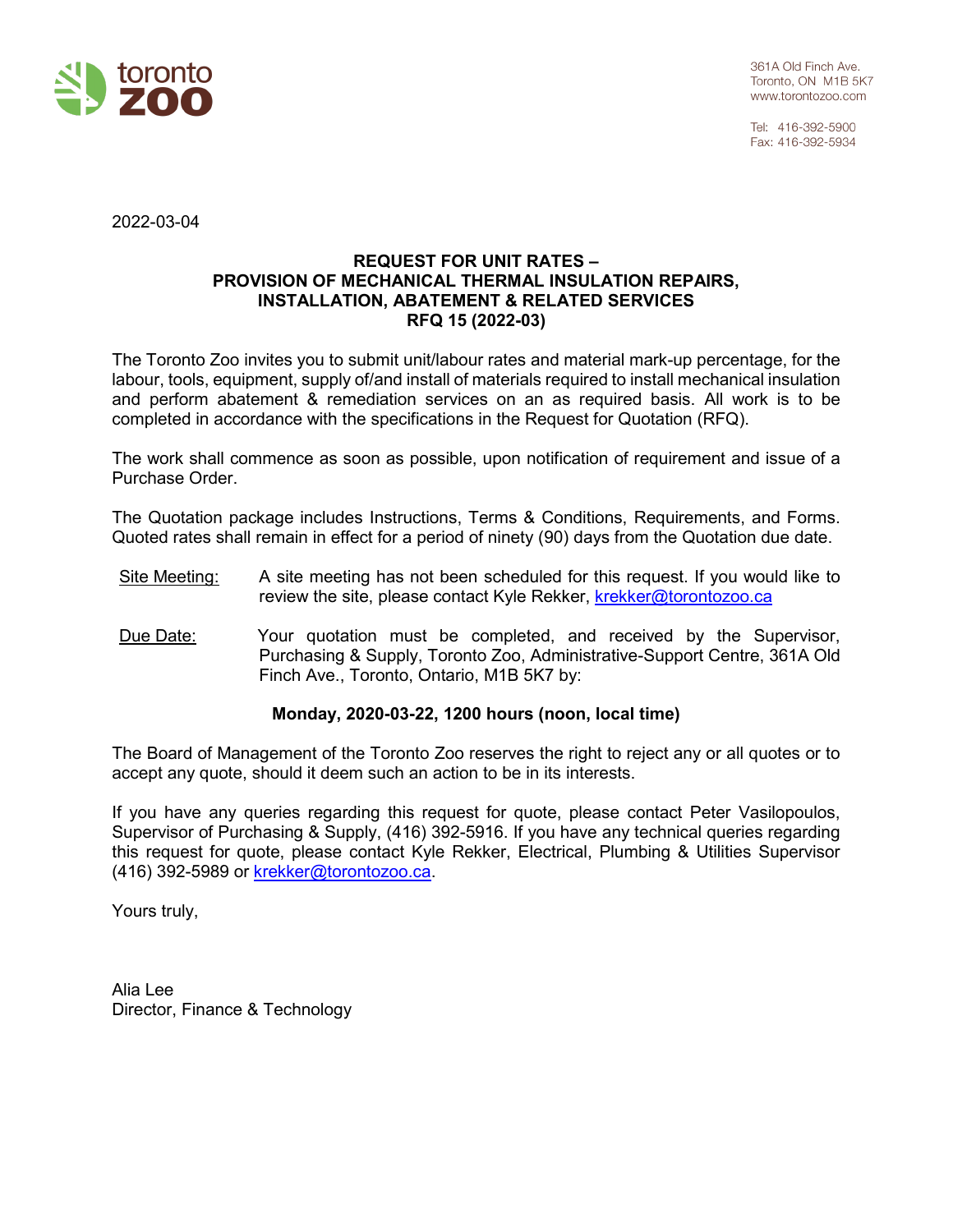## **Table of Contents**

| <b>SECTION</b>    | <b>DESCRIPTION</b>                                | PAGE (S)       |
|-------------------|---------------------------------------------------|----------------|
|                   |                                                   |                |
| <b>RFQ LETTER</b> | <b>Invitation Letter</b>                          |                |
| <b>T.O.C.</b>     | <b>Table of Contents</b>                          | $\overline{2}$ |
| 1.0               | <b>Instructions</b>                               | 3              |
| 2.0               | <b>Terms and Conditions</b>                       | 5              |
| 3.0               | <b>Project Requirements</b>                       | 9              |
| 4.0               | <b>Submission Forms</b>                           | 12             |
|                   | <b>Submission Label</b>                           | 15             |
|                   | Notice of No Bid                                  | 16             |
|                   |                                                   |                |
| <b>Appendix A</b> | <b>Contractors Questionnaire Form</b>             | 18             |
| <b>Appendix B</b> | <b>COVID-19 Proof of Vaccination Requirements</b> | 23             |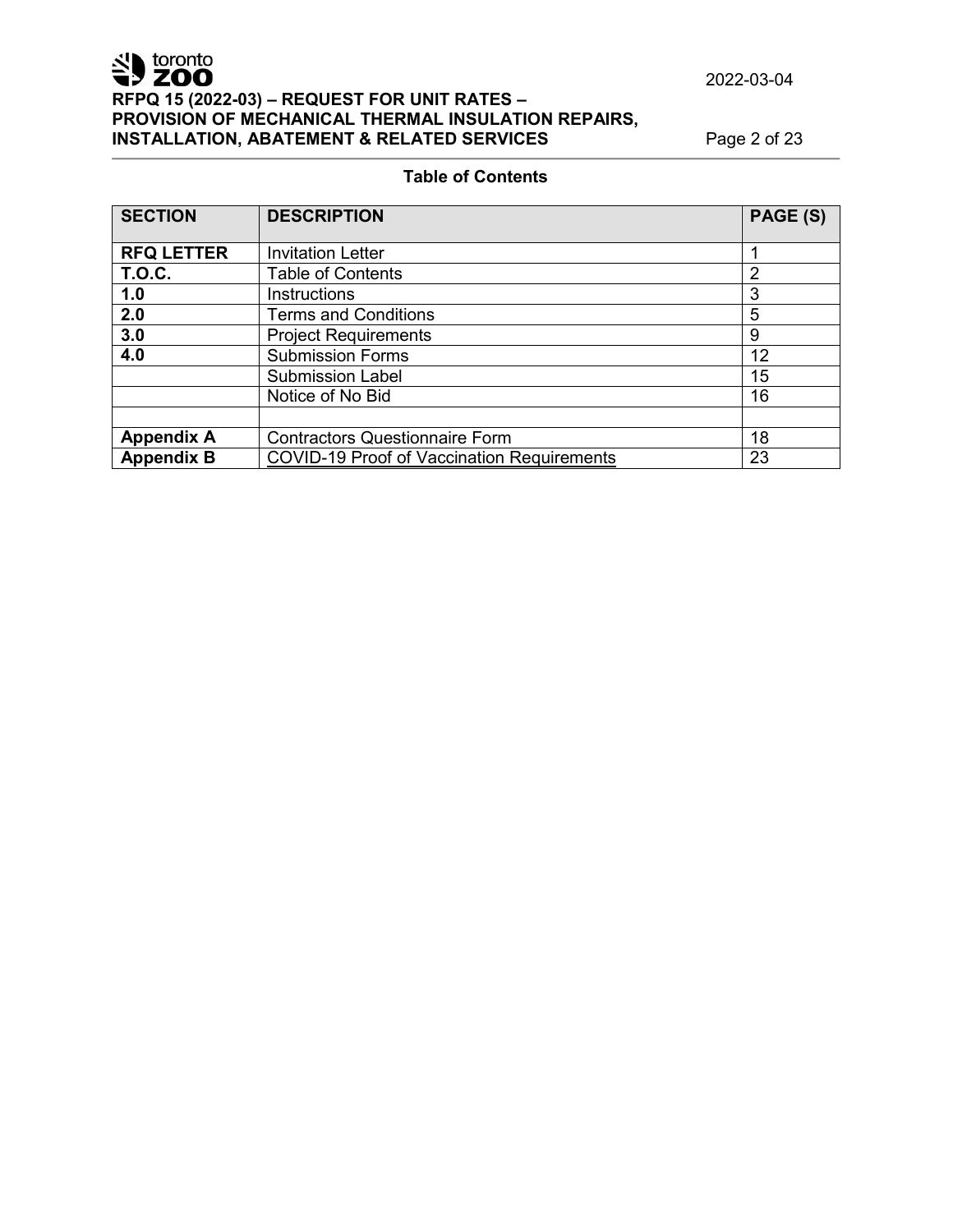#### **1. INSTRUCTIONS**

- 1.1. Ensure that you have received all twenty-three (23) pages of the RFQ package.
- 1.2. A site meeting can be available upon request.
- 1.3. Your quotation must be completed, and received by:

#### **Monday, 2022-03-22 1200 hours (noon, local time)**

Submission – Temporary process – In view of the current situation with COVID 19, and to limit personal interaction, submissions for this request can be submitted electronically by email in a PDF file prior to the submission deadline to the following email address.

#### [bids@torontozoo.ca](mailto:bids@torontozoo.ca)

and note the following:

Subject of the file to be: RFQ# - Title of RFQ – Vendor name:

Amendments to a proposal may be submitted via the same methods, at any time, prior to the losing time.

It is the Supplier's sole responsibility to ensure its Bid is received by the Submission Deadline in accordance with the requirement of the RFQ. The receipt of Bids can be delayed due to a number of factors including "internet traffic", file transfer size and transmission speed. The Supplier should allow sufficient time to download, complete and upload, as applicable, the submission forms comprising its Bid and any attachments.

A Bid will only be considered to be submitted once it has been received by the Toronto Zoo. The time of each receipt is reflected by the time received stamped by the Toronto Zoo's email application.

- 1.4. Quotations must not be submitted by facsimile, email or any other electronic format.
- 1.5. Show itemized cost of HST if applicable.
- 1.6. Toronto Zoo reserves the right to award in whole or in part on the basis of the bids received, Lump Sum Price or Breakdown Price.
- 1.7. All Prices submitted shall be quoted in Canadian currency.
- 1.8. Use the attached submission label, when you submit your response in a sealed envelope or package and deliver to the Toronto Zoo.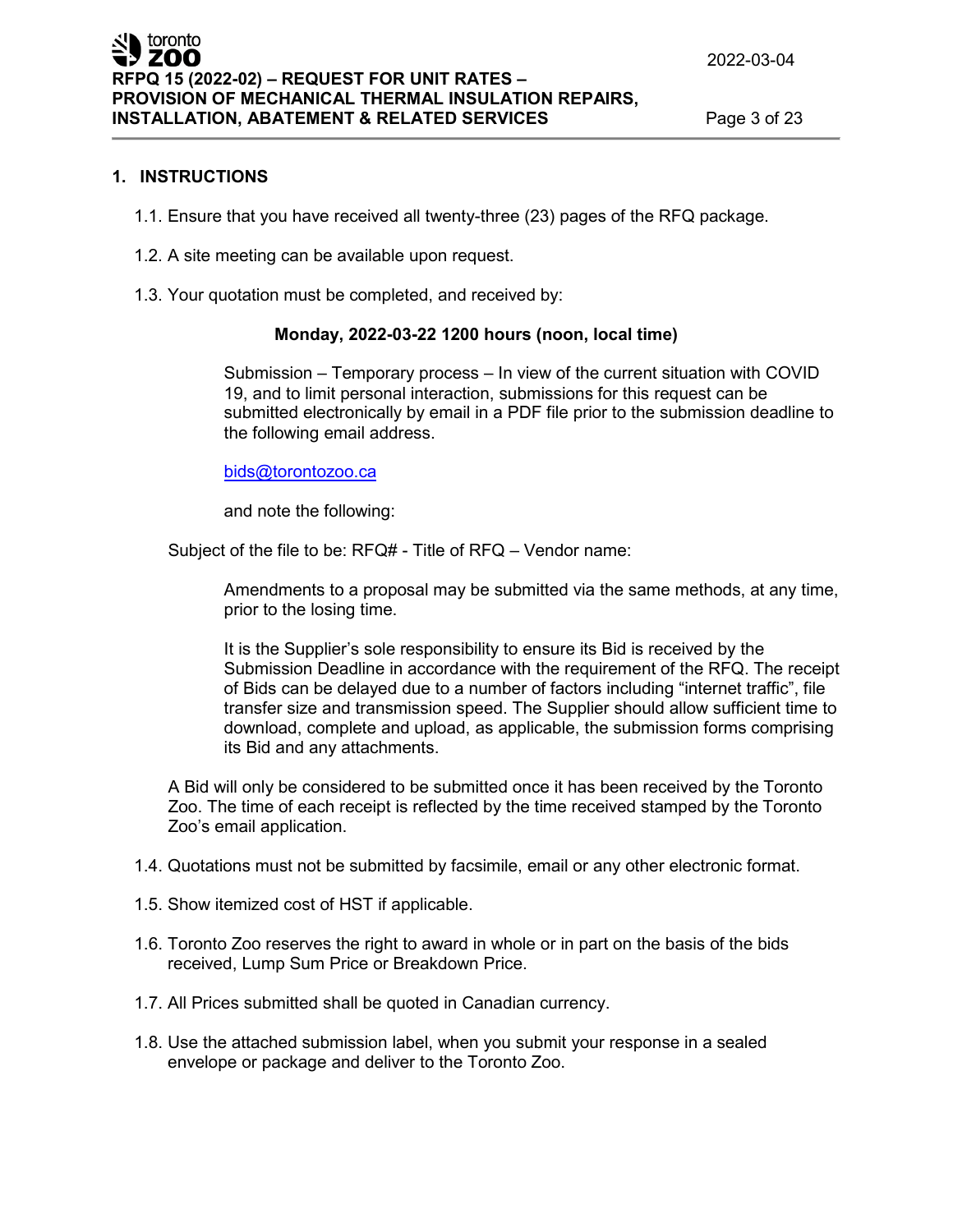- 1.9. Quotation prices and rates shall remain in effect for a period of twelve (12) months from the Quotation due date. Provide any variance, due to inflation, in the 2023 column of the table in section 4.1.
- 1.10. Include product information, samples, and pictures, as necessary.
- 1.11. Provide references of at least three (3) clients for whom your company has performed similar work. References must include photos of three (3) different installations, client company name, contact name, address and e-mail address
- . 1.12. Terms of Agreement: Upon Award of this RFQ, the Vendor and the Toronto Zoo will have an Agreement for a period of one (1) year with options to renew for one (1) additional year period, in accordance with the terms, conditions, and specifications contained in this RFQ and any applicable Toronto Zoo policy.

The decision to renew the Agreement will be at the sole discretion of the Toronto Zoo and will be decided at least four (4) months in advance. All terms and conditions of the Agreement shall remain in effect and continue during the optional year, with the exception of any price adjustment. The Toronto Zoo may take into consideration the following when making its decision to exercise any option year:

- Available budget;
- The annual price adjustment;
- Vendor performance during the contract; and
- Operational needs

In addition, the Toronto Zoo will also review the Vendor's contract performance during the term of the Agreement with regard to meeting timelines and delivery of Services

- 1.13. It is the responsibility of the Bidder to understand all aspects of the RFQ and to obtain clarification if necessary before submitting their quotation.
- 1.14. For any questions concerning the contract terms and conditions of this RFQ, please contact:

Peter Vasilopoulos, Supervisor, Purchasing & Supply, Tel: 416-392-5916, Fax: 416-392-6711, E-mail: [pvasilopoulos@torontozoo.ca](mailto:pvasilopoulos@torontozoo.ca)

Any questions regarding the work in this RFQ must be forwarded by the end of the day Friday, 2022-03-11 to:

Kyle Rekker Electrical, Plumbing & Utilities Supervisor, E-mail: krekker@torontozoo.ca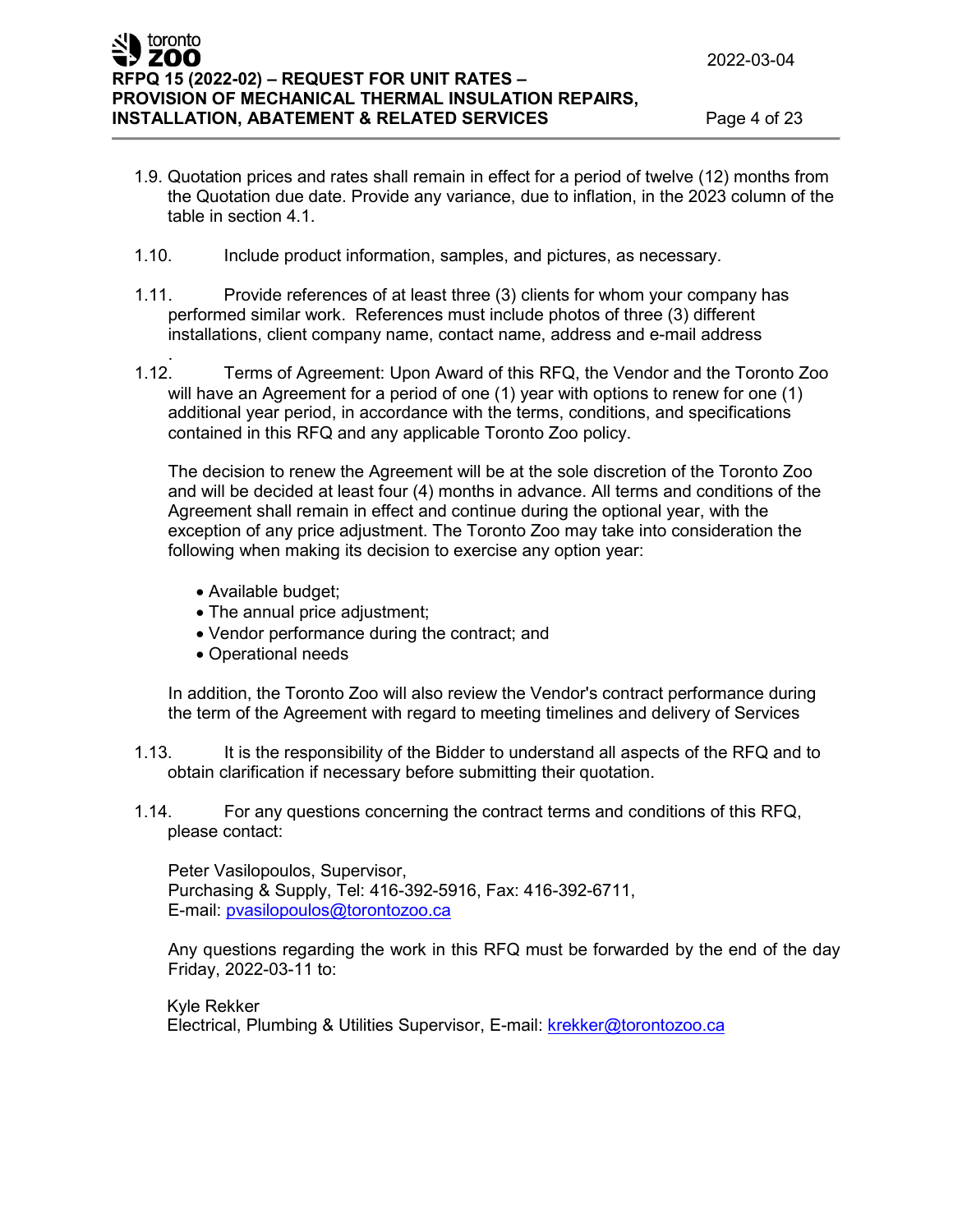#### **2. TERMS AND CONDITIONS**

- 2.1. Definitions: Wherever used in the Request for Quotation the word "Board" means the Board of Management of the Toronto Zoo and the word "Vendor" or "Contractor" means the person or persons or Corporation to whom the purchase order is issued.
- 2.2. Vendor Assurance: Unless otherwise stated, the goods, material, articles, equipment, work or services, specified or called for in or under this Quotation, shall be delivered or completely performed, as the case may be, by the Vendor as soon as possible and in any event within the period set out herein as the guaranteed period of delivery or completion.
- 2.3. Country of Origin: Wherever possible, the goods, services, materials, articles or equipment, specified or called for in or under this Quotation, shall be of Canadian origin and manufacture.
- 2.4. Delivery: The prices stated in this Quotation cover the services, material, articles or equipment referred to herein, being delivered F.O.B. destination, freight, express, duty and all other charges prepaid, unless otherwise indicated herein. A detailed delivery ticket or piece tally, showing the exact quantity of goods, material, articles or equipment shall accompany each delivery. A receiver's receipt shall not bind the Board to accept the goods, material, articles or equipment covered thereby, or the particulars of the delivery ticket or piece tally therefore. The Vendor shall not be entitled to any interest upon any bill due to delay in its approval by the CEO of the Toronto Zoo or his designate.
- 2.5. Invoicing: Unless otherwise indicated herein, the prices stated are payable in Canadian Funds at the head office of the Board. Any Harmonized Sales Tax (HST) applicable shall be shown as a separate item. The Vendor's HST/Business registration number must be indicated on the invoice.

The Vendor shall clearly show any special charges such as packaging and freight, where applicable, as separate items on the invoice.

Payments to non-resident Vendors may be subject to withholding taxes under the Income Tax Act (Canada). Unless a non-resident Vendor provides the Board with a letter from Revenue Canada, Taxation waiving the withholding requirements, the Board will withhold the taxes it determines are required under the Income Tax Act (Canada).

- 2.6. Notice of Delivery: The Vendor shall notify the Purchasing Agent of the Board at the address given for the mailing of invoices, in writing as soon as possible of the details of the shipment of the goods, materials, articles or equipment**.**
- 2.7. Right to Cancel: The Board shall have the right to cancel at any time this Quotation or any contract or any part of any contract resulting from this Quotation in respect of the goods, material, articles, equipment, work or services set out in this Quotation or any such contract or part of such contract, not delivered or performed at the time of such cancellation, and the Board will not be responsible to make any payments in respect of any such goods, materials, articles, equipment, work or services and shall not incur any liability whatsoever in respect thereto.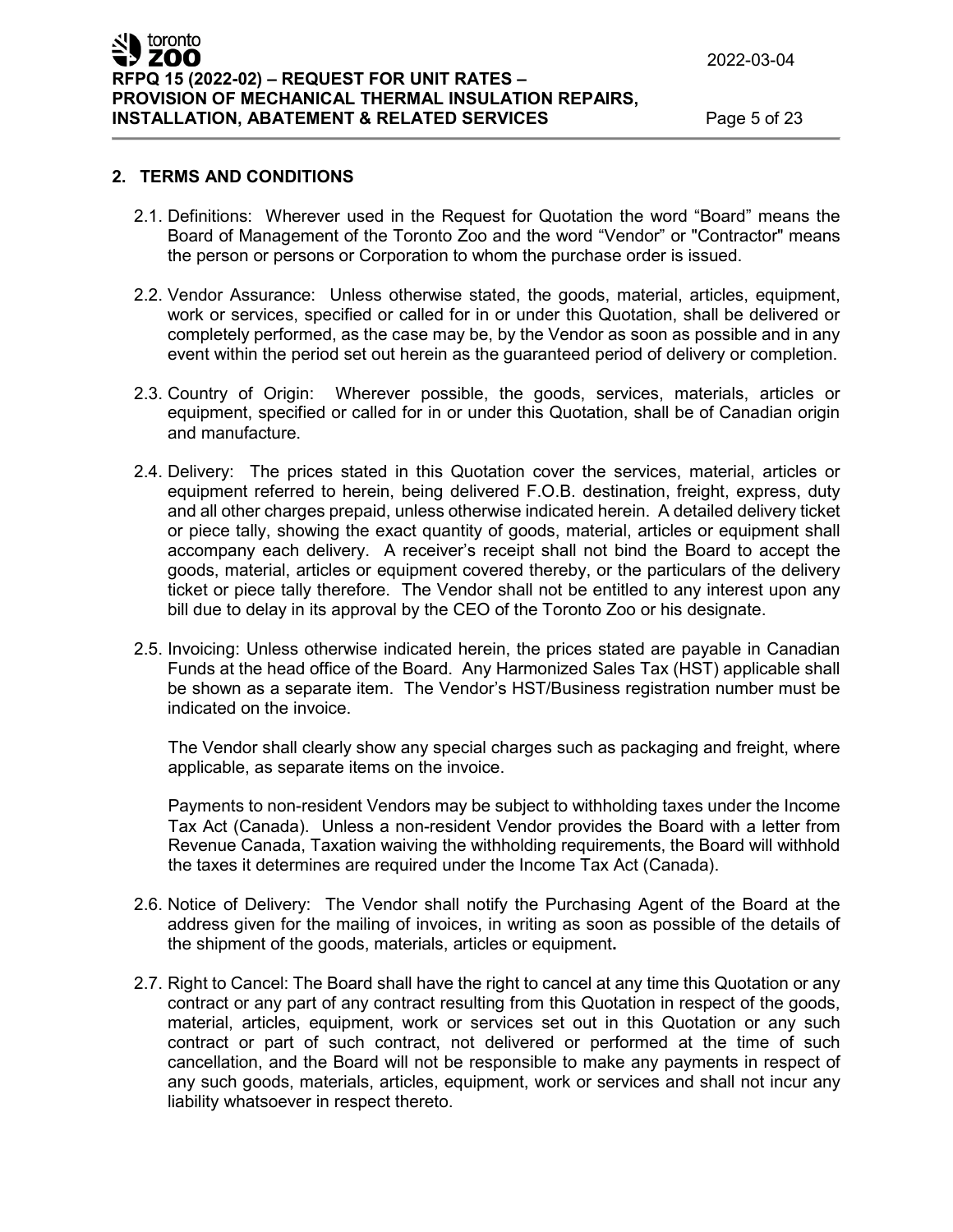In the event that the Vendor fails or neglects by any act or omission to comply with any of the conditions set out herein, this Quotation or any contract resulting from this Quotation may be unconditionally cancelled by the Board without notice to the Vendor.

- 2.8. Official Agreement: No verbal arrangement or agreement, relating to the goods, material, articles, equipment, work or services, specified or called for under this Quotation, will be considered binding, and every notice advice or other communication pertaining thereto, must be in writing and signed by a duly authorized person.
- 2.9. Worker's Rights: The Vendor shall comply with the conditions of the Board relating to Worker's Rights, a copy of which is available on application to the Manager, Fair Wage and Labour Trades Office, City of Toronto, 18<sup>th</sup> Floor, West Tower, City Hall, Toronto, Ontario, M5H 2N2 or by phone at 416-392-7300.
- 2.10. Indemnity: The Vendor shall at all times well and truly save, defend, keep harmless and fully indemnify the Board, the City of Toronto, Toronto Region and Conservation Authority and their servants, employees, officers or agents, hereinafter called the "Indemnities", from and against all actions, suits, claims, demands, losses, costs, charges, damages, and expenses, brought or made against or incurred by the Indemnities, its or their servants, officers, employees, agents or invitees in any way relating, directly or indirectly, to goods, material, articles or equipment supplied or to be supplied, or to the supplying of goods or services, pursuant to this Quotation, or any other claim, action, suit, demand, loss, cost, charge, damage or expense relating to copyright, trademark or patent with regard directly or indirectly with any such goods, services, material, articles or equipment or the supply or performance thereof.
- 2.11. Insurance: The Contractor shall, at his/her own expense obtain and, until the work is fully complete maintain, broad-scope insurance coverages, hereof, satisfactory to the Chief Executive Officer as to form and substance, with the indicated policy form of the Canadian Construction Documents Committee (CCDC), its equivalent or better subject to such modifications therein to cover unusual aspects of the work, working conditions or other circumstances as may be specified elsewhere in the Contract.
	- 2.11.1. The Contractor shall effect, maintain and keep in force, at its sole cost and expense and satisfactory to the Chief Executive Officer as to form and substance the insurance described below:
	- 2.11.2. All risks property insurance on property of every description and kind owned by the contractor or for which the Contractor is responsible while on the premises of the Board in an amount not less than full replacement value. The policy shall be endorsed to provide a waiver of subrogation against the Board for any loss or damage to insured property, however caused.
	- 2.11.3. Commercial general liability insurance, including owners' and contractors' protective, products, completed operations, personal injury, employer's liability, contractual liability, occurrence basis property damage, liability arising from the sale of serving of alcoholic beverages and provisions for cross liability and severability of interests with a limit of not less than Two Million Dollars (\$2,000,000.00) per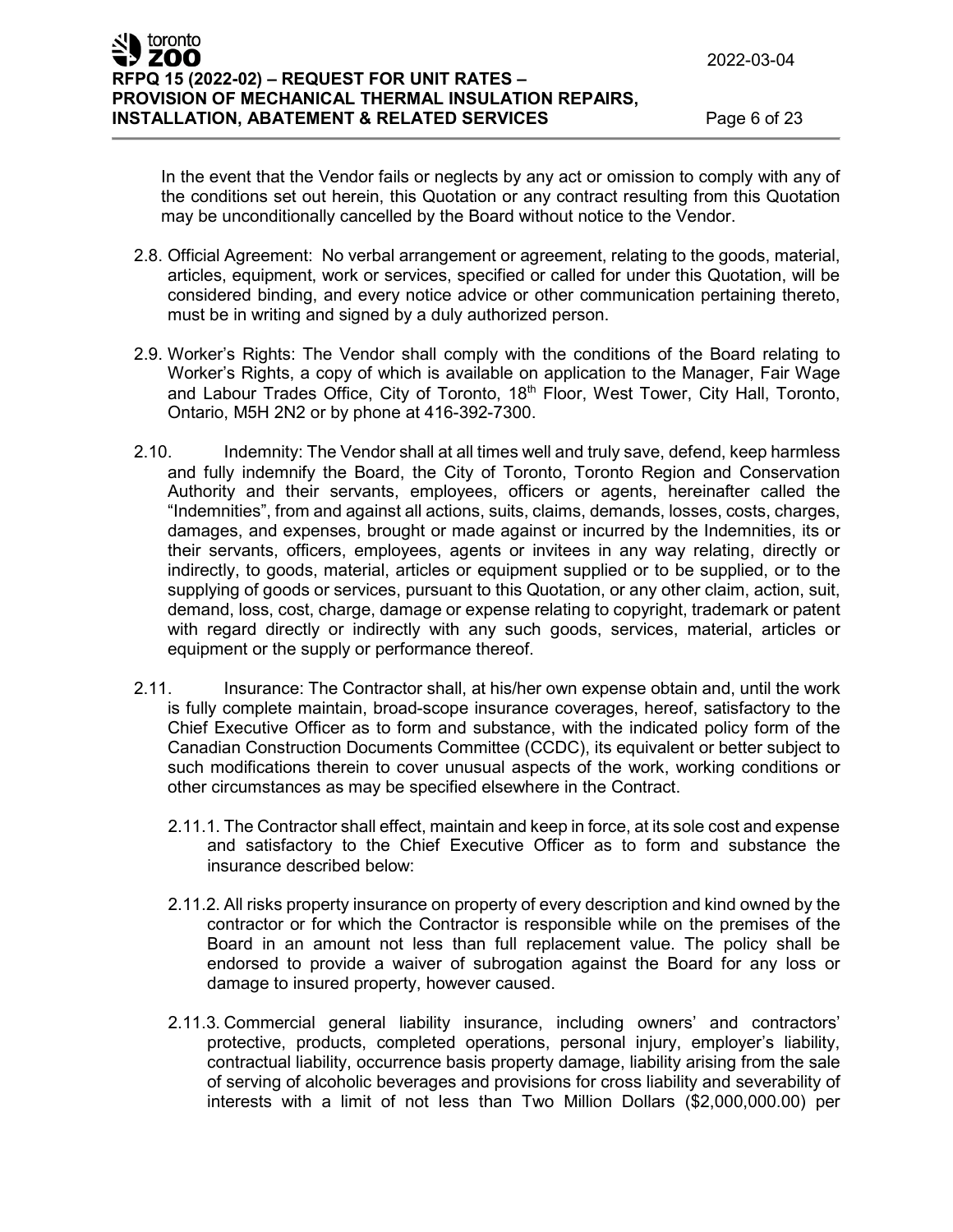occurrence. The policy shall be endorsed to name the Board as an additional insured with respect to the operations of the Contractor under this agreement.

- 2.11.4. Standard automobile liability insurance for all owned vehicles with limits of not less than Two Million Dollars (\$2,000,000.00) per occurrence.
	- 2.11.4.1. All policies of insurance required to be taken out by the Contractor shall be placed with insurers licensed to conduct business in the Province of Ontario and shall be subject to the approval of the Chief Executive Officer, acting reasonably.
	- 2.11.4.2. The Contractor shall deliver to the Board evidence of the insurance required prior to the commencement of the agreement, in form and detail satisfactory to the Chief Executive Officer acting reasonably.
	- 2.11.4.3. The provisions of this section 2.2 shall no way limit the requirements and obligations imposed on the Contractor elsewhere in the Contract, nor relieve the Contractor from compliance therewith and fulfillment thereof.
	- 2.11.4.4. The parties agree that insurance policies may be subject to deductible amounts, which deductible amounts shall be borne by the Contractor.
	- 2.11.4.5. The provisions of this article shall in no way limit the requirements and obligations imposed on the Contractor elsewhere in the Contract, nor relieve the Contractor from compliance therewith and fulfillment thereof.
- 2.12. Liability for Acts of Vendor Employees, Contractors or Agents: The Vendor acknowledges responsibility and accepts liability for the acts of any of its employees, contractors and agents while on Toronto Zoo property. The Toronto Zoo reserves the right to request background checks for any individual providing the services requested on behalf of the Vendor.
- 2.13. Guaranty of Quotation: All goods, material, articles, equipment, work or services, specified or called for in or under this Quotation, shall be supplied or performed at the price or process and on the basis set forth or referred to in and in accordance with the Offer and this Quotation. The basis on which this Quotation is given shall include any specifications, plans, price schedules, samples, addenda or other details pertaining thereto, or provided in connection therewith.
- 2.14. Right of Notice: Any notice that the Board may be required or desire to give to the Vendor shall for all purposes to be deemed to have been sufficiently and properly given and afforded by registered mail addressed to the Vendor at the address shown for the Vendor on this form and shall therefore be presumed to have been received by the Vendor on the third day following such registration.
- 2.15. Formal Contract: The Vendor may be required and shall, if requested by the solicitor for the Board so to do, to execute and enter into a formal contract that is satisfactory to the solicitor for the Board, in order to document the contract resulting from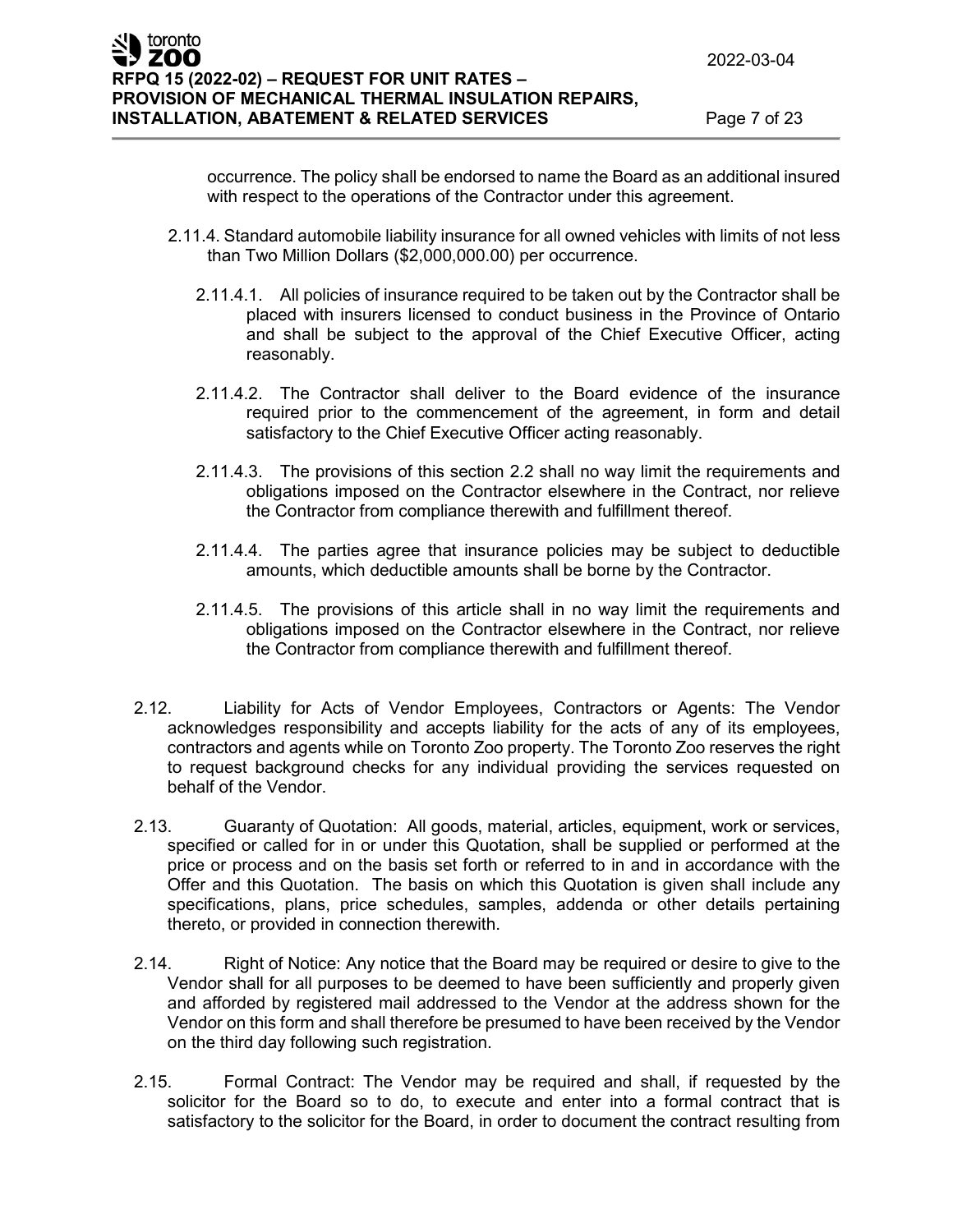this Quotation and to embody indemnity and related provisions that in the opinion of such solicitor are required to protect the Board.

- 2.16. Charity Status: The Toronto Zoo is a registered charitable organization (registration #BN 119216398RR0001) and accordingly may be eligible for preferred pricing which should be reflected in the Quotation as submitted.
- 2.17. Performance Evaluation: The Contractor's performance will be evaluated by the Chief Executive Officer and/or Chief Executive Officer's Representative during the Contract and at the end of the Contract. In the event that the Contractor's performance is considered unsatisfactory by the Chief Executive Officer and/or Chief Executive Officer's Representative, the Contractor and/or its affiliates may become ineligible from bidding on future contracts issued by the Board.
- 2.18. Governing Law and Enforceability
	- 2.18.1. The terms and conditions of the RFQ process are to be governed by and construed in accordance with the Toronto Zoo's Policies, the laws of the province of Ontario and the federal laws of Canada applicable therein.
	- 2.18.2. If any provision of the RFQ or its application to any party or circumstance is unenforceable, the provision shall be ineffective only to the extent of the unenforceability without: (i) invalidating the remaining provisions of the RFQ; (ii) changing the fundamental nature of the obligations assumed by the parties; and (iii) affecting its application to other parties or circumstances.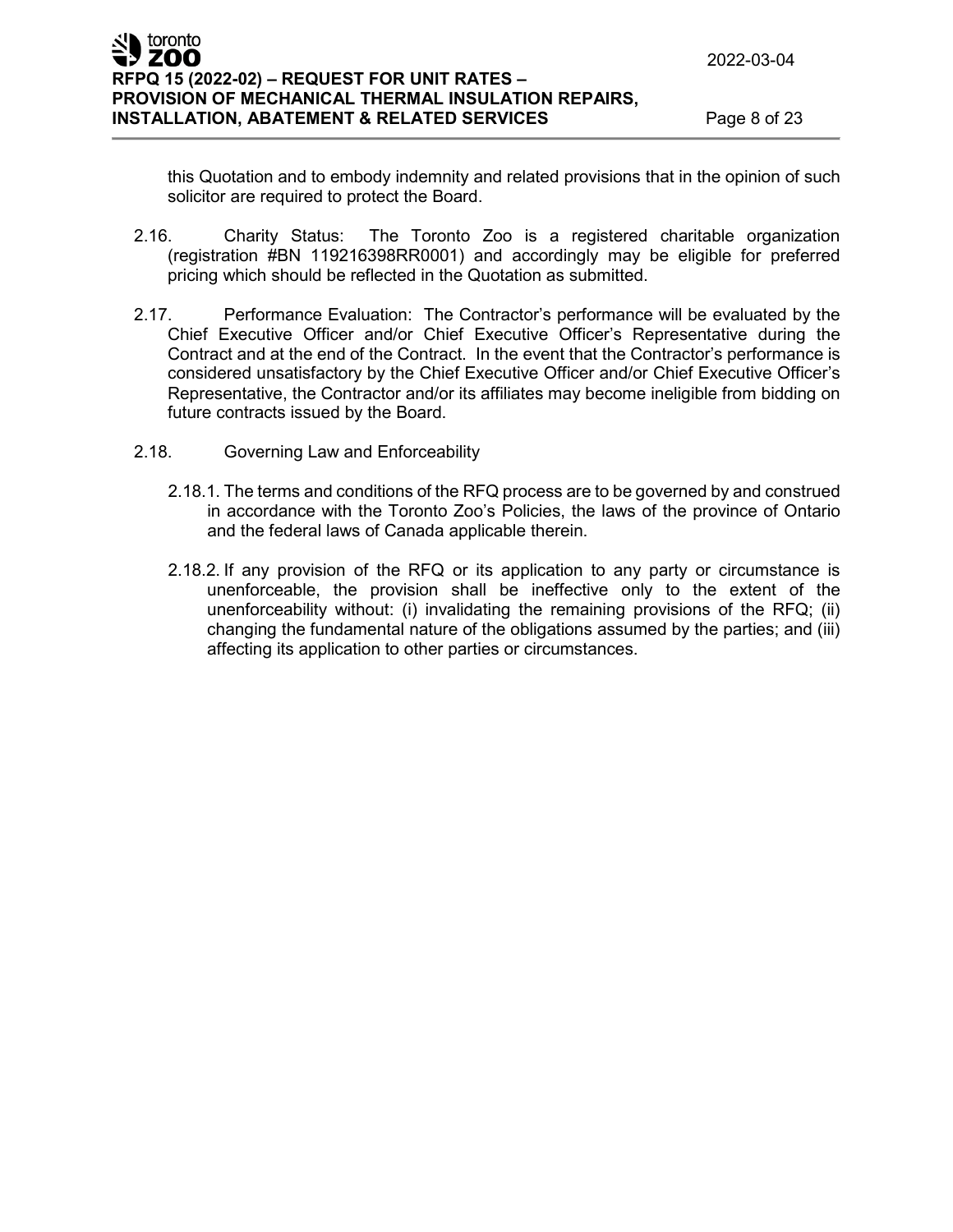## **3. PROJECT REQUIREMENTS AND SPECIFICATIONS**

The scope of work includes the non-exclusive provision of mechanical thermal insulation repairs, installation and related services and performance of hazardous insulation materials abatement of designated substances insulating materials where and when required across the Toronto Zoo site. The Vendor shall be required to supply labour, materials and equipment as called for to carry out on-demand repairs, scheduled insulation work and other related works, as and when called upon by the Toronto Zoo representative.

Such requirements may include

- a. mechanical infrastructure such as, but not limited too, hot, cold & tempered water pipes, steam lines, air ducts and
- b. hazardous materials abatement of designated substance insulating materials.

All work is to be completed in accordance with associated codes and specifications in addition to the requirements listed within the Request for Quotation (RFQ). The contractor is responsible for all pricing and all other arrangements with all subcontractors as required. Contractor is to ensure all personnel have relevant and necessary qualifications, experience and work with all Health & Safety Regulations.

The work shall commence as soon as possible, upon notification of requirement and issue of a Purchase Order.

For both insulation and hazardous, the Toronto Zoo requires that the service level for delivery and installation of regular product direct to Toronto Zoo sites be within twenty-four (24) hours from the time the call and/or order is placed. It is also expected that the successful Bidder possess the capability of providing special same day supply, delivery and installation service under emergency conditions.

Detail the customer service process and capabilities and should state its lead times for regular installations and those for special order products.

Please be sure to include the following details:

- The length of time it will take for a staff member to acknowledge the call. Please provide a length of time for both regular office hours and after hours
- The length of time it will take for a staff member to be on site to work on the service call. Please provide office hours and after hours
- What are your company's normal business hours?
- Please detail your firm's ability to supply, deliver and install regular items during the Toronto Zoo's Regular Business Hours at Toronto Zoo Sites within 24 hours from the time the order is placed.
- Please provide the location of your warehouse and service centre where services calls to the Toronto Zoo would be dispatched from.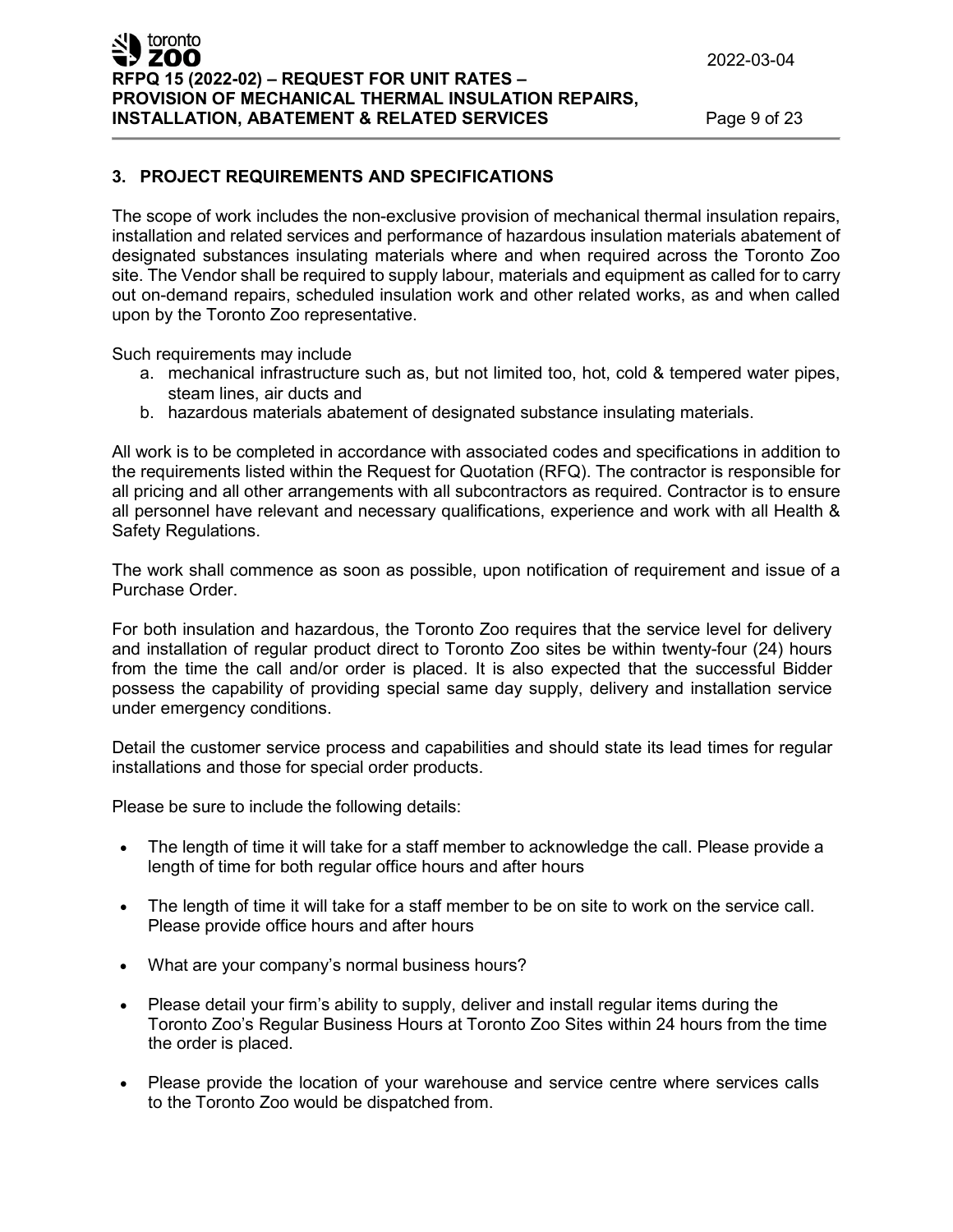## 3.1. **DELIVERABLES**

- 3.1.1. All work to be completed in accordance with applicable codes and specifications.
- 3.1.2. Work to be completed during normal operating hours, unless arranged otherwise.
- 3.1.3. Review requested location(s).
- 3.1.4. If deemed necessary, perform abatement/remediation services as required to ensure all health & safety concerns are addressed.
- 3.1.5. Remove existing/damaged insulation as required.
- 3.1.6. Report any findings that may require further addressing by others.
- 3.1.7. Install new thermal insulation, elbows, fittings etc., as required.
- 3.1.8. Install protective vinyl wrapping, as required.
- 3.1.9. Ensure all connections and endings are adequately sealed.
- 3.1.10. Supply/adhere directional flow indication on vinyl wrapping, as deemed necessary.

#### 3.2. **CONTRACTOR RESPONSIBILITIES**

- 3.2.1. Regular meetings/communication with the Toronto Zoo Project Team to review project status and to discuss issues that may arise during the project.
- 3.2.2. Provide samples, mock ups, etc. as required to the Project Team.
- 3.2.3. Provide product information, SDS sheets and colour samples to the Project Team prior to start of the work where applicable.
- 3.2.4. Provide the Zoo with a minimum one (1) year warranty upon completion of the project.
- 3.2.5. Protect adjacent areas not included in the project. Any damage caused will be the responsibility of the contractor to rectify at no additional cost to the Zoo.
- 3.2.6. Clean-up the work area daily and make good any damage caused as a result of the work.
- 3.2.7. Secure the work site and provide construction signs and barriers to prevent injury to Zoo personnel and the public who will require access to the space during the work.
- 3.2.8. Upon award of contract, Contractor is to finish all work, including clean up and demobilization by the completion date specified.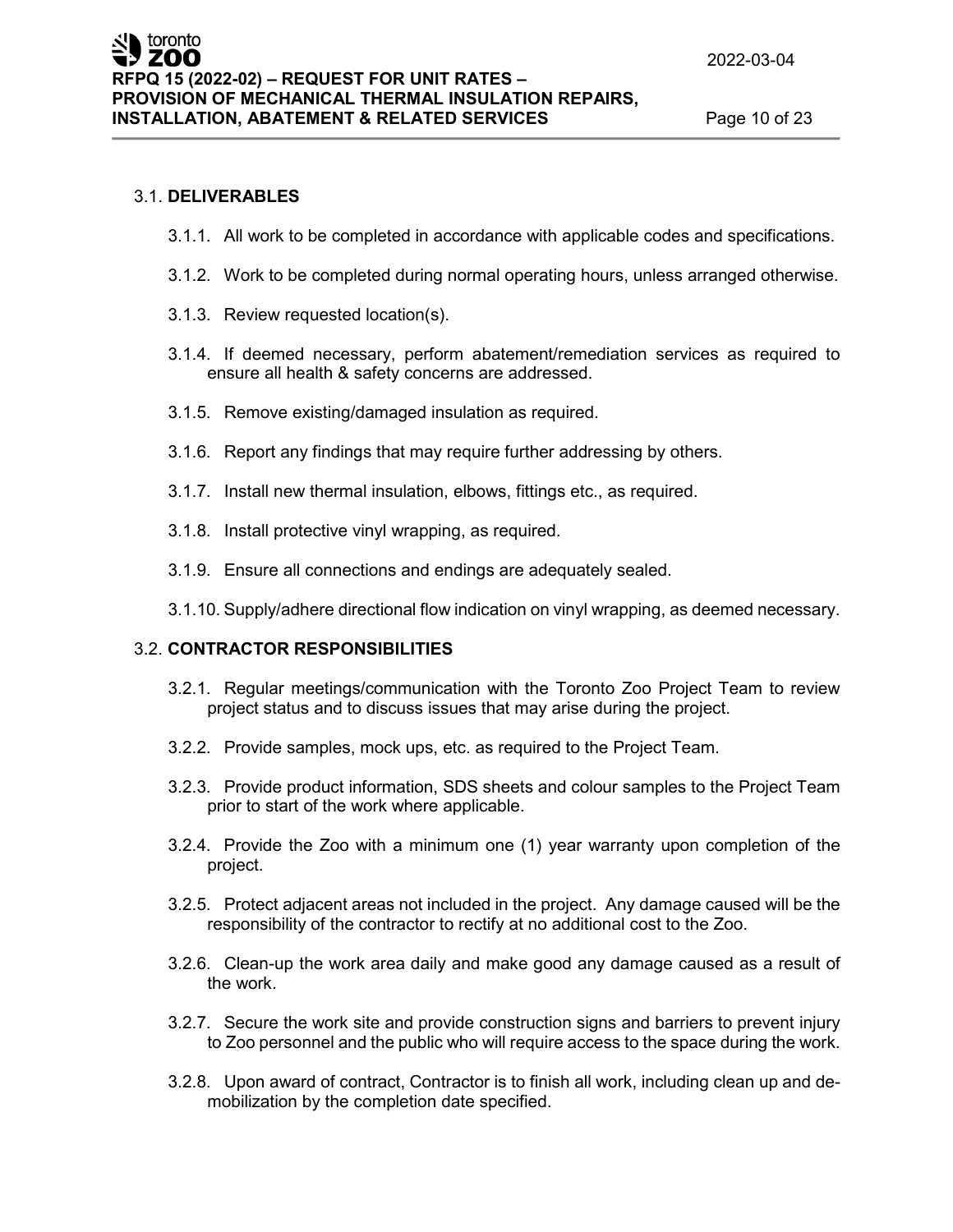- 3.2.9. Submit all shop drawings for review and approval prior to start of fabrication. Review of shop drawings shall not mean that the Toronto Zoo approves detail design inherent in shop drawings, responsibility for which shall remain with the Contractor submitting same, and such review shall not relieve the Contractor of his responsibility for errors or omissions in shop drawings or of his responsibility for meeting all requirements of the subcontract documents.
- 3.2.10. Submit close out documents as requested. Include warranties and "As built" drawings.

## 3.3. **SAFETY SPECIFICATIONS**

- 3.3.1. It is the responsibility of the Contractor to protect the site as required during construction.
- 3.3.2. Ensure that awareness of public safety is considered and protect visitors in the vicinity during the construction period.
- 3.3.3. All necessary personal protective equipment must be worn at all times and MSDS sheets must be available on site as required.
- 3.3.4. The contractor is to abide by applicable Toronto Zoo Health & Safety Policies

| <b>SAFE-002</b> | Health & Safety Hazard Reporting |
|-----------------|----------------------------------|
| <b>SAFE-007</b> | <b>Working in Confined Space</b> |
| <b>SAFE-013</b> | Equipment Lockout/Tagout         |
| <b>SAFE-017</b> | <b>Contractors Safety</b>        |
| <b>SAFE-018</b> | <b>Vehicles on Site</b>          |
| <b>SAFE-023</b> | Asbestos Management              |
| <b>SAFE-025</b> | Hot Work                         |

3.3.5. The Ontario Health and Safety Acts, the Ontario Building Code and all other applicable codes including the Fire Codes.

> Toronto Zoo's Commitment to the City of Toronto's Corporate Smog Alert Response Plan

3.3.6. It is the responsibility of the Contractor to ensure that the work site is properly protected at all times. All work sites must be marked and cordoned off adequately with construction signs posted to secure and isolate the work site from the public or other personnel that have access to the area.

#### 3.4. **OTHER INFORMATION**

The successful bidder must demonstrate the ability to complete the work to standards acceptable to the Zoo and prove past performance in the completion of similar types of work for other clients by providing relevant examples of work and references. The successful bidder must also demonstrate and guarantee that they can produce the work in the allotted time.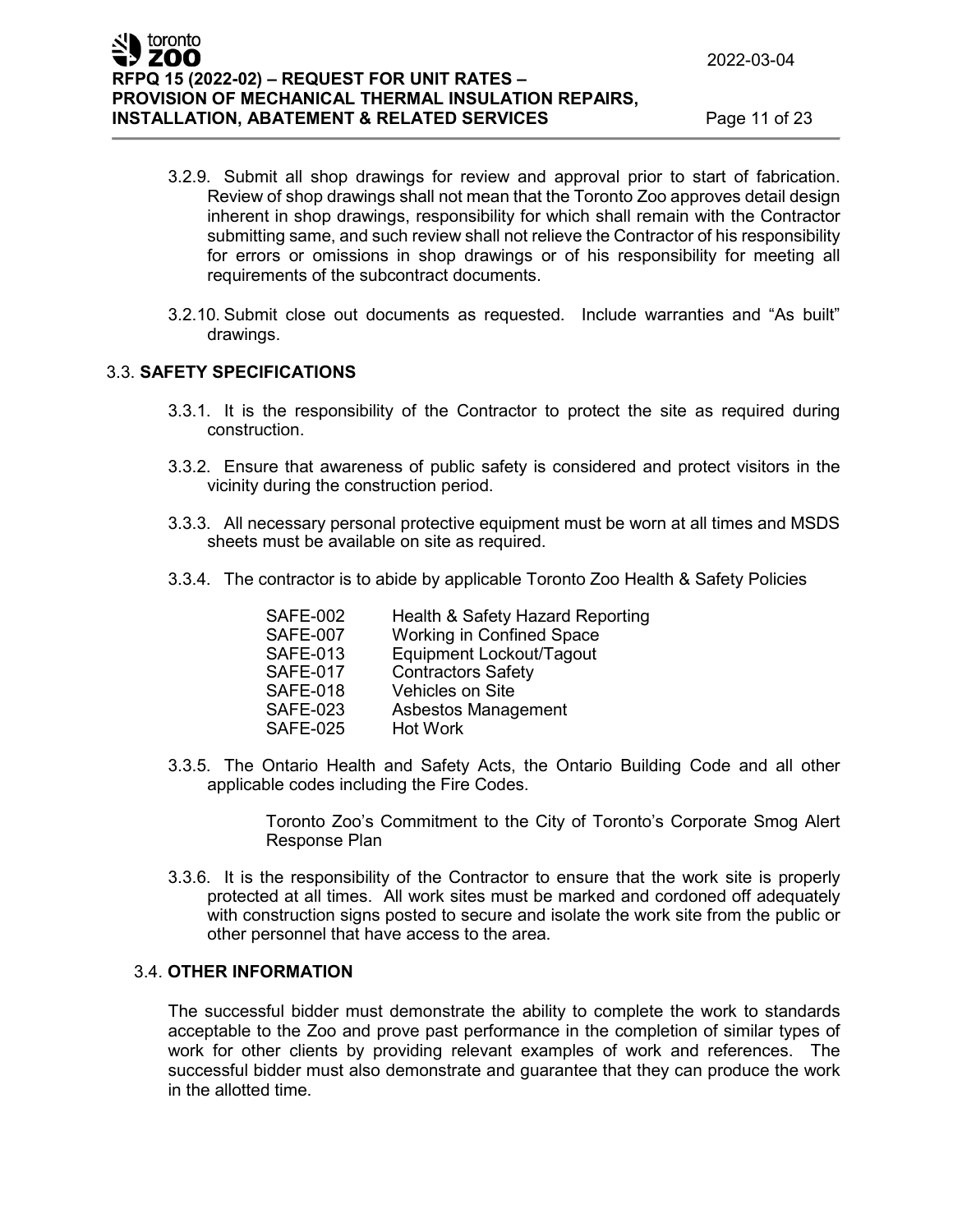<u> 1999 - Johann Barnett, fransk politik (</u>

#### **4. SUBMISSION FORMS:**

- a. I/We, hereby, submit the Quotation and will comply with all terms, conditions, specifications and drawings (when provided) as set out within the Board's Quotation.
- b. I/We, hereby, have received, allowed for and included as part of our submission all issued Addendum numbered
- c. This form must be completed, properly signed and received on or before the date and time specified or your Quotation will not be considered. Quotation prices shall remain in effect for a period of ninety (90) days from the Quotation due date.
- d. The Board of Management of the Toronto Zoo reserves the right to reject any or all Quotations or to accept any Quotation, should it deem such action to be in its interests.
- e. By signing and submitting this FORM, you are agreeing to the release of your quotation information, as deemed necessary by the Board, in order to conduct business associated with this quotation or project.

| <b>COMPANY INFORMATION</b> |           |  |
|----------------------------|-----------|--|
| <b>Company Name:</b>       |           |  |
| Name of authorized         |           |  |
| <b>Signing Officer</b>     | Title:    |  |
| Signature of authorized    | Date:     |  |
| <b>Signing Officer:</b>    |           |  |
| <b>Contact Name:</b>       | Title:    |  |
| Address:                   |           |  |
| Telephone #:               | Fax #:    |  |
| Email:                     | Web Site: |  |
| HST#:                      |           |  |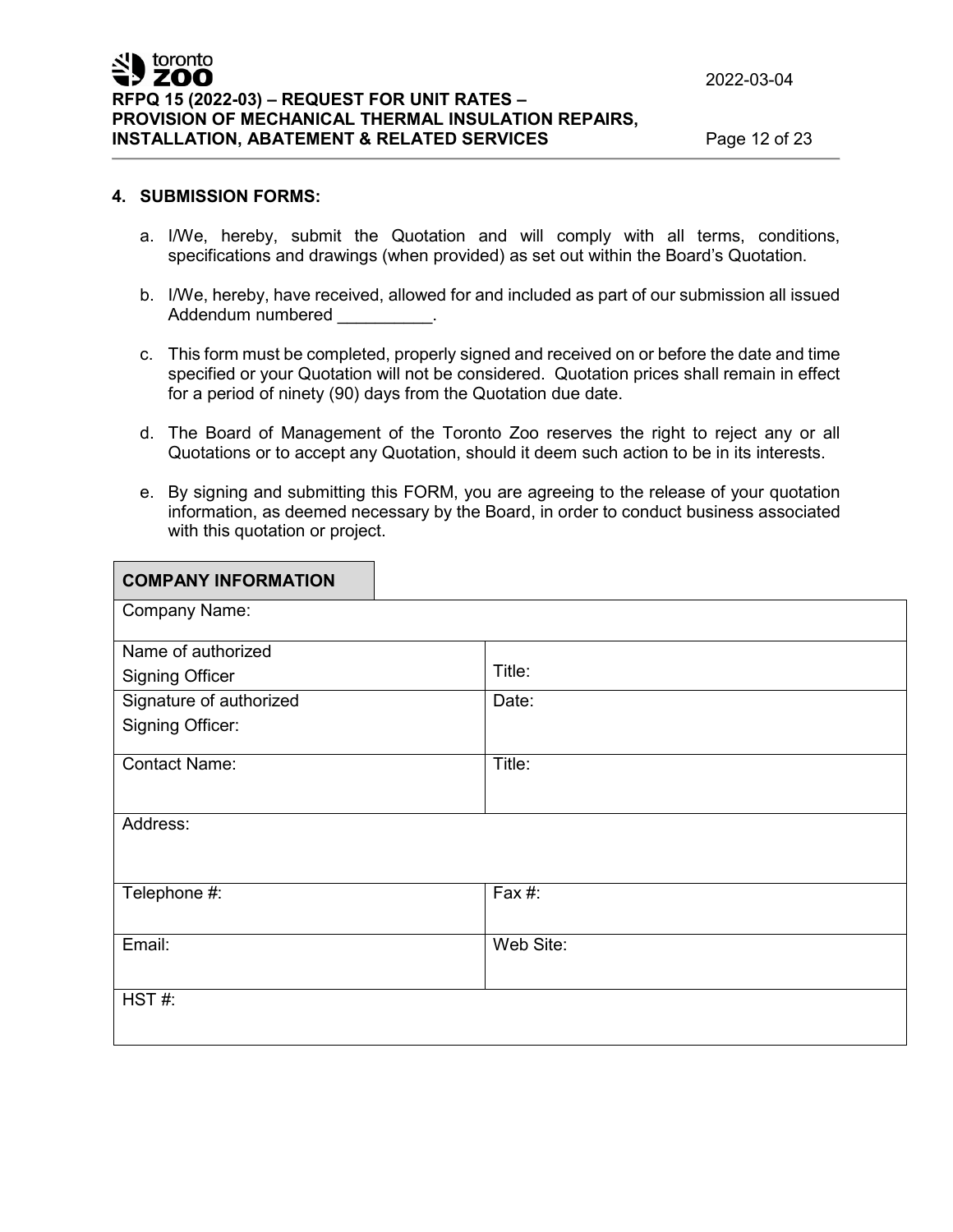## **4.1 LABOUR RATE & MATERIAL PRICING**

The total hours indicated on the price schedule are for evaluation purposes only, and may not reflect the actual number of hours required. Rate charged per hour for thermal insulation mechanic and, when required, helper including service vehicle mileage charge, supervision, wall wage burdens and all other chargers, excluding HST and materials. Labour rates shall apply for a 12-month period, beginning from the date of PO issue.

All Prices submitted shall be quoted in Canadian currency.

| <b>Description</b>                                                                                           | Projected<br>Hours/Year | \$/Hour                 | <b>Extended Price</b> |
|--------------------------------------------------------------------------------------------------------------|-------------------------|-------------------------|-----------------------|
| <b>Thermal Insulation Mechanic</b><br>Regular Hours - Monday to<br>Friday<br>7am-5pm                         | 150                     | $\frac{1}{2}$<br>/ $hr$ | \$                    |
| <b>Thermal Insulation Mechanic</b><br>Premium Hours - Monday to<br>Friday<br>5pm-7am, Weekends &<br>Holidays | 20                      | $$$ /hr                 | \$                    |
| <b>Abatement Technician</b><br>Regular Hours - Monday to<br>Friday<br>7am-5pm                                | 50                      | $\frac{1}{2}$<br>/hr    | \$                    |
| Abatement Technician<br>Premium Hours - Monday to<br>Friday<br>5pm - 7am, Weekends &<br>Holidays             | 20                      | $$$ /hr                 | \$                    |
| Labourer/Helper<br>Regular Hours - Monday to<br>Friday<br>7am-5pm                                            | 100                     | $\frac{1}{2}$ /hr       | \$                    |
| Labourer/Helper<br>Premium Hours - Monday to<br>Friday<br>5pm-7am, Weekends &<br>Holidays                    | 10                      | $\frac{1}{2}$ /hr       | \$                    |
|                                                                                                              |                         |                         | \$                    |
| State how Labour Increments<br>are billed (i.e. Per 10 min, 1/4<br>hour, 1/2 hour, full hour.                |                         |                         |                       |

## 4.1.1 **Part 1 - Hourly Labour Unit Prices**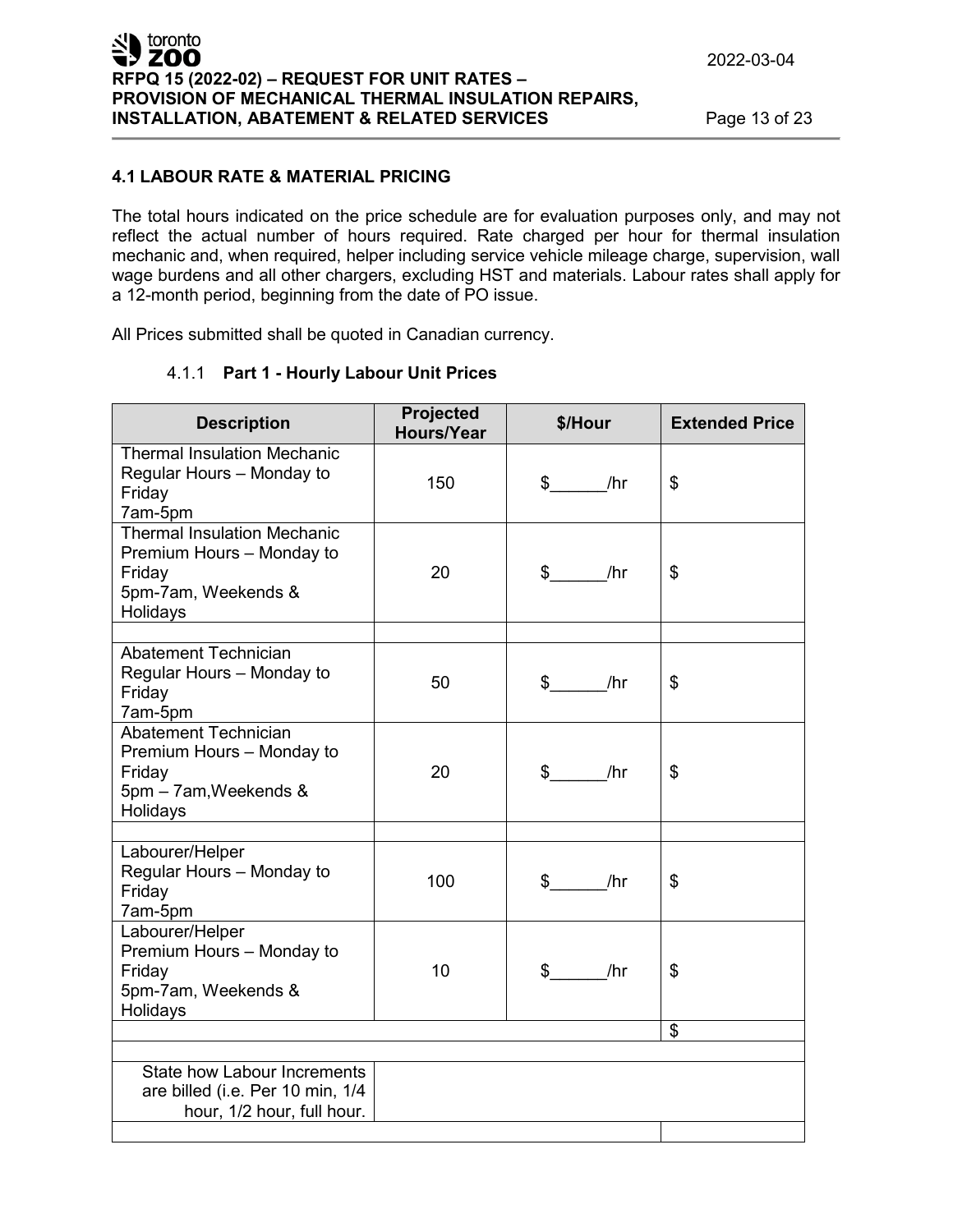#### 4.1.2 **Part 2 - Materials**

4.1.2.1 State your percentage markup on materials over invoice cost for a 12 month period, effective on date of PO issue. Should the Agreement be renewed, as per the terms within this RFQ, this markup shall remain firm and unchanged. Markup shall not exceed 15% above the invoice price from the invoice price of the supplier purchased

Specify: \_\_\_\_ %

4.1.2.2 Material costs indicated on the price schedule are for evaluation purposes only, and may not reflect the actual amount of materials required. Material invoicing shall be provided at each project completion.

|        | <b>Description</b>  | <b>Total Value</b>                                  | % Markup<br>(Maximum<br>15% | <b>Total</b> |
|--------|---------------------|-----------------------------------------------------|-----------------------------|--------------|
| Part 1 | <b>Hourly Rates</b> |                                                     | n/a                         |              |
| Part 2 | Materials           | \$20,000                                            | %<br>\$20,000 X             |              |
|        |                     | Total Base Bid Price Before Discount, excluding HST |                             |              |

## 4.1.4 **Optional Additional 12 Month Period**

4.1.4.1 State your hourly pricing percentage increase, limited to CPI increase in 2022, should the Agreement be renewed for a further 12-month period. Specify: %

| <b>COMMITMENT TO DELIVER</b>                                    | YES / NO |
|-----------------------------------------------------------------|----------|
| Please confirm that you are able to complete the work described |          |
| on an as needed basis.                                          |          |

| <b>WARRANTY</b>                                             | <b>Specify</b> |
|-------------------------------------------------------------|----------------|
| Please indicate warranty period upon completion of work and |                |
| acceptance of the Toronto Zoo Representative.               |                |

| <b>DISCOUNT</b>                                                                                                                                                                                                                           | <b>Discount</b>          | <b>Days</b> |
|-------------------------------------------------------------------------------------------------------------------------------------------------------------------------------------------------------------------------------------------|--------------------------|-------------|
| Discount allowed for prompt payment and period within which<br>invoice must be paid to qualify.                                                                                                                                           | $\%$                     |             |
|                                                                                                                                                                                                                                           | <b>Discount/Donation</b> |             |
| <b>Charity Status:</b> The Toronto Zoo is a registered charitable<br>organization (registration #BN 119216398RR0001) and<br>accordingly may be eligible for preferred pricing which should be<br>reflected in the Quotation as submitted. |                          |             |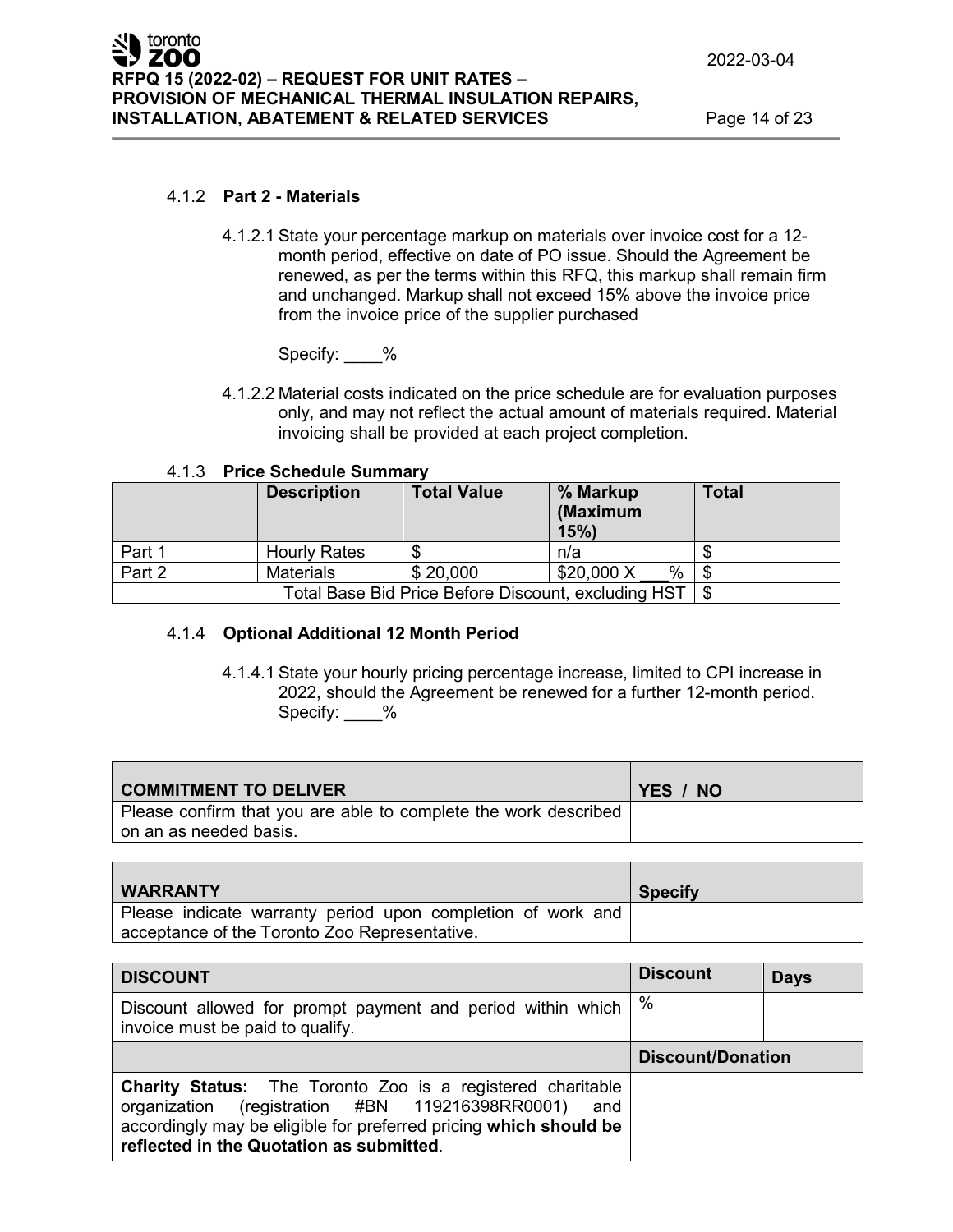

# **RFPQ 15 (2022-02) – REQUEST FOR UNIT RATES – PROVISION OF MECHANICAL THERMAL INSULATION REPAIRS, INSTALLATION, ABATEMENT & RELATED SERVICES** Page 15 of 23

| Name of Firm:                          |  |
|----------------------------------------|--|
| <b>Signature of Signing Officer(s)</b> |  |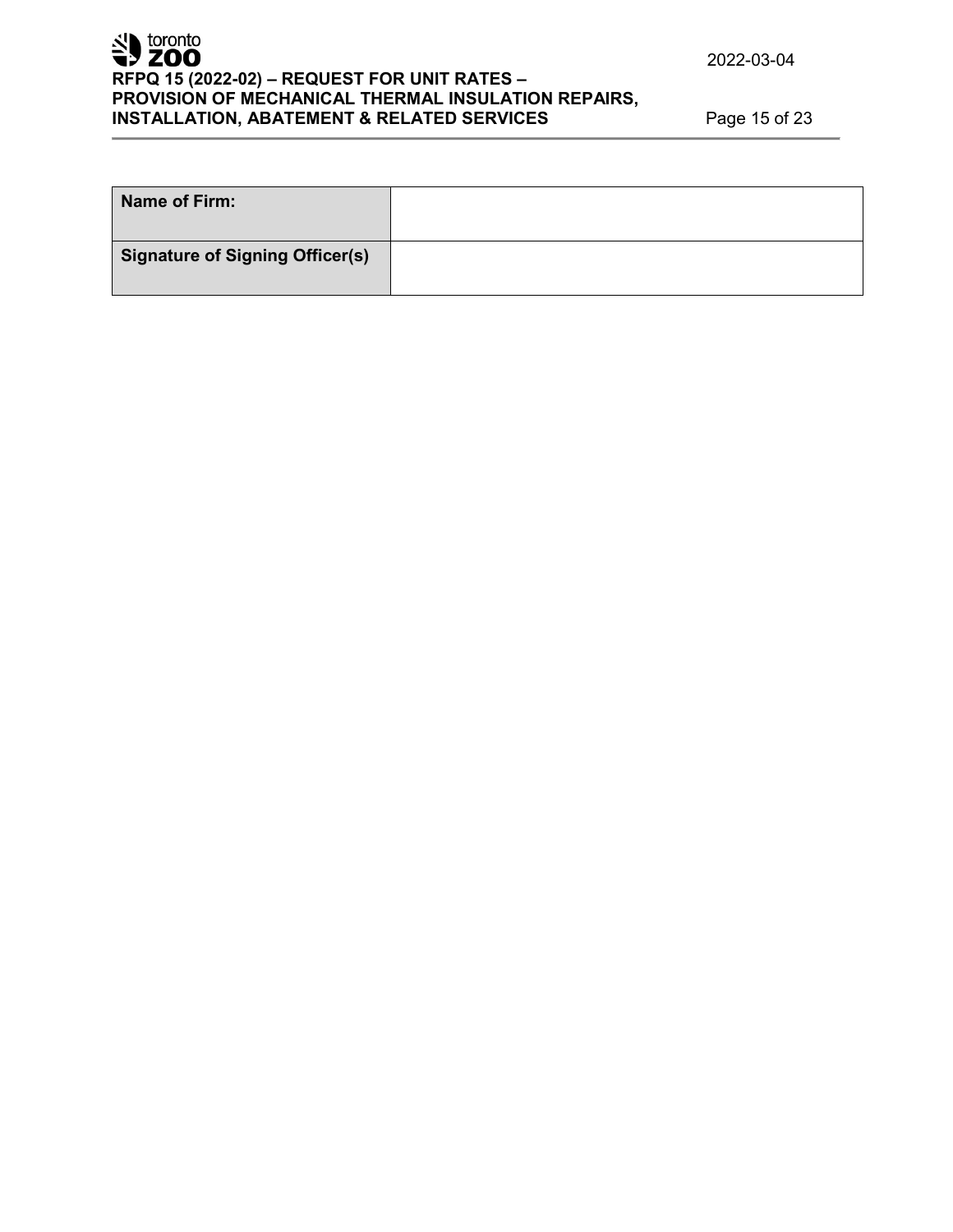# SD toronto **RFPQ 15 (2022-02) – REQUEST FOR UNIT RATES – PROVISION OF MECHANICAL THERMAL INSULATION REPAIRS, INSTALLATION, ABATEMENT & RELATED SERVICES** Page 16 of 23

2022-03-04

# **SUBMISSION LABEL**

**INTENIONALLY LEFT BLANK**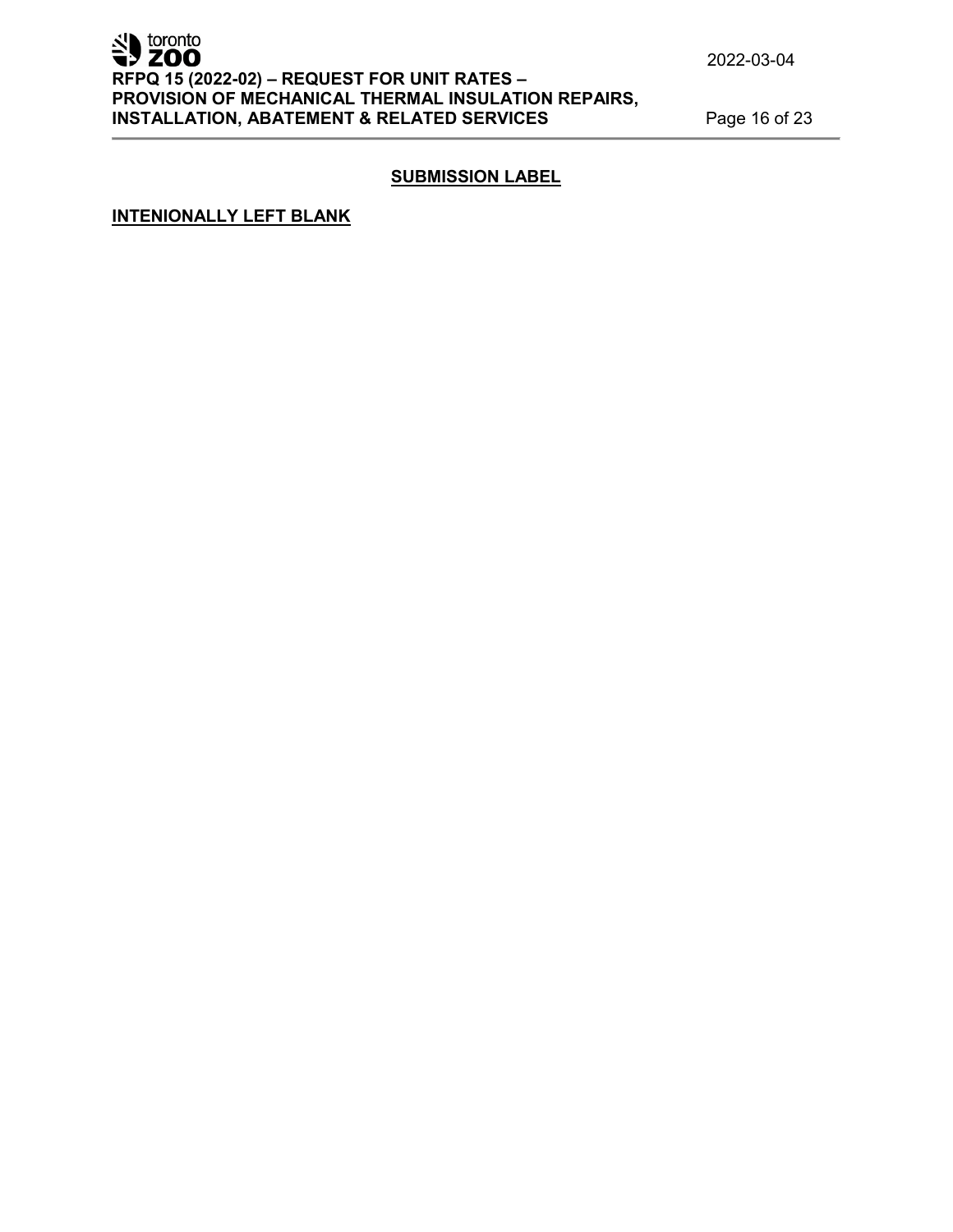## **ZOO RFPQ 15 (2022-02) – REQUEST FOR UNIT RATES – PROVISION OF MECHANICAL THERMAL INSULATION REPAIRS, INSTALLATION, ABATEMENT & RELATED SERVICES** Page 17 of 23

## **NOTICE OF NO BID**

#### **INSTRUCTIONS:**

 $\blacksquare$  toronto

It is important to the Toronto Zoo to receive a reply from all invited bidders. If you are unable, or do not wish to submit a bid, please complete the following portions of this form. State your reason for not bidding by checking the applicable box(es) or by explaining briefly in the space provided. It is not necessary to return any other Request for Proposal/Quotation/Tender documents or forms. Please just return this completed form by fax or by mail prior to the official closing date. **Purchasing and Supply Fax Number: (416) 392-6711.**

| A Proposal/Quotation/Tender is not submitted for the following reason(s): |                                                                      |
|---------------------------------------------------------------------------|----------------------------------------------------------------------|
| Project/quantity too large.                                               | Project/quantity too small.                                          |
| We do not offer services or<br>commodities to these requirements          | Cannot meet delivery or completion<br>requirement                    |
| We do not offer this service or<br>commodity.                             | Agreements with other company do not<br>permit us to sell directly.  |
| Cannot handle due to present<br>commitments.                              | Licensing restrictions                                               |
| Unable to bid competitively.                                              | We do not wish to bid on this service or<br>commodity in the future. |
| Insufficient information to prepare<br>quote/proposal/tender              | Specifications are not sufficiently defined                          |
| We are unable to meet bonding or<br>insurance requirements.               |                                                                      |

Other reasons or additional comments (please explain):

| <b>Company Name:</b>   |  |
|------------------------|--|
| <b>Address</b>         |  |
|                        |  |
| <b>Contact Person:</b> |  |
| Signature of           |  |
| Company                |  |
| Representative:        |  |
| Date:                  |  |
| Phone Number:          |  |
| Email address          |  |
| Fax Number:            |  |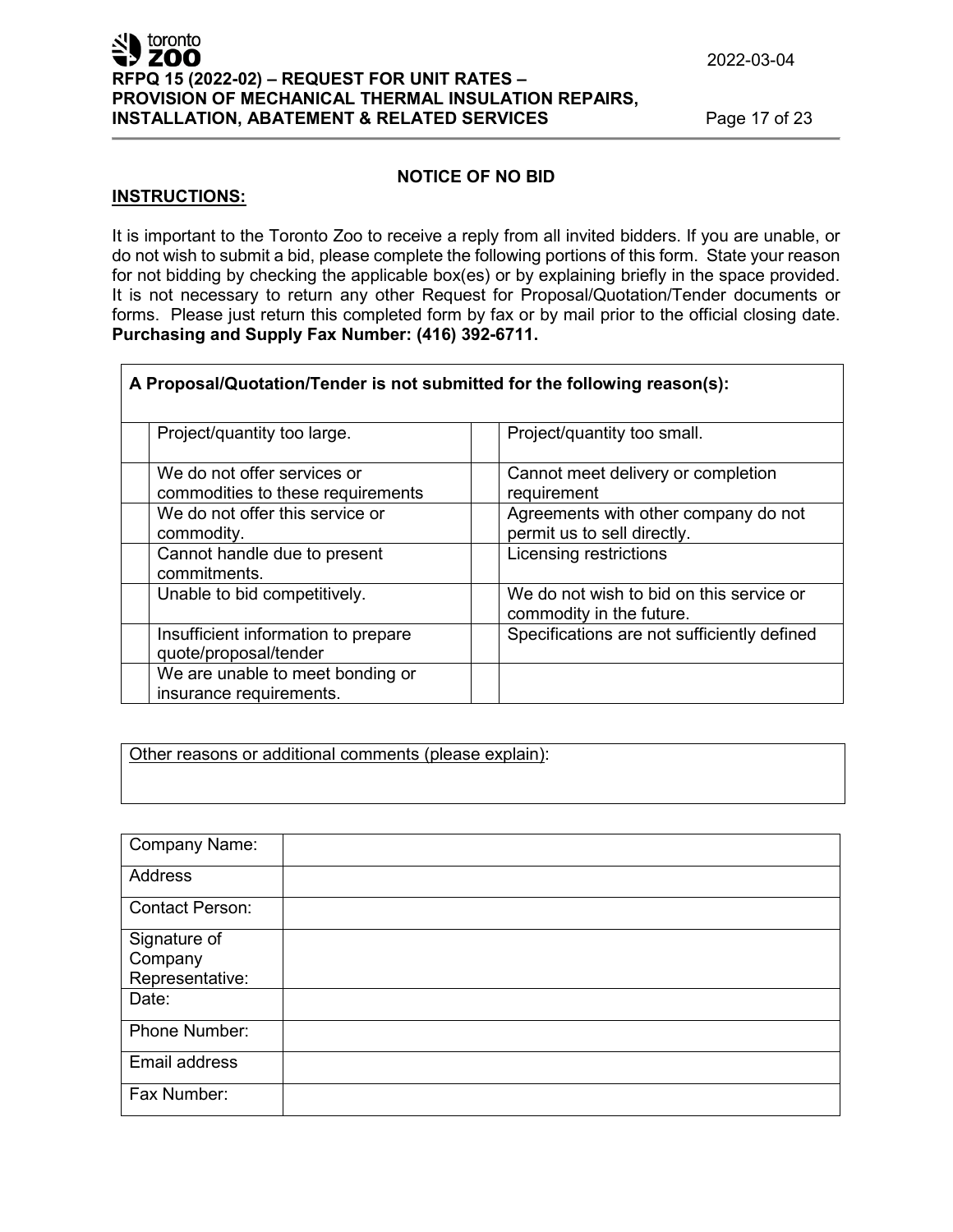## **APPENDIX A - CONTRACTOR'S QUESTIONNAIRE FORM**

## **1. Registered Name**

Provide the registered name of the respondent

## **2. Parent Company**

Provide the following information for the respondent's parent company

| Name:                   |  |
|-------------------------|--|
| Address:                |  |
| Phone Number:           |  |
| Fax Number:             |  |
| <b>Website Address:</b> |  |
| Subsidiaries:           |  |

## **3. Core Businesses**

If applicable, list the other core businesses that the respondent is involved in, in descending priority. Attach additional sheets as required

| <b>Other Core Business</b> | No. of Years in the Business |
|----------------------------|------------------------------|
|                            |                              |
|                            |                              |
|                            |                              |

## **4. Years of Experience**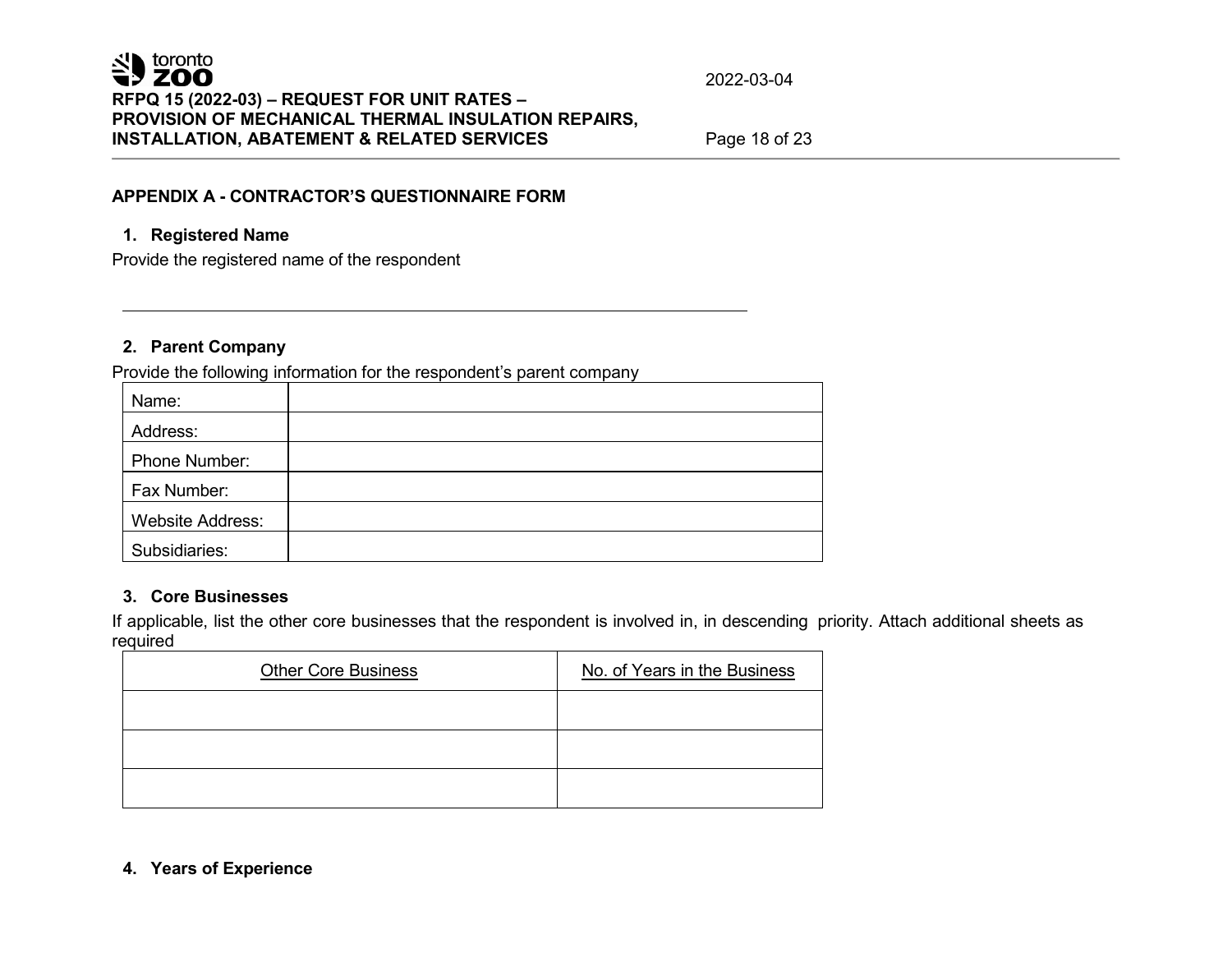State the number of years' experience providing similar services to the project.

Years of Experience

## **5. Relevant Experience and References**

List relevant experience and client references that demonstrate the respondent's experience in the last five (5) years. Attach additional sheets as required.

| <b>Project Reference One:</b>     |                |  |
|-----------------------------------|----------------|--|
| Client / Company Name:            |                |  |
| Representative for the<br>Client: | Phone No.      |  |
|                                   | Email Address: |  |
| Location of Work:                 |                |  |
| Nature / Scope of Work:           |                |  |
| <b>Contract Dollar Value:</b>     |                |  |

| Date and Length of Contract:            |  |
|-----------------------------------------|--|
| Provide the names of<br>Assigned Staff: |  |

| <b>Project Reference Two:</b>     |                |
|-----------------------------------|----------------|
| Client / Company Name:            |                |
| Representative for the<br>Client: | Phone No.      |
|                                   | Email Address: |
| Location of Work:                 |                |
| Nature / Scope of Work:           |                |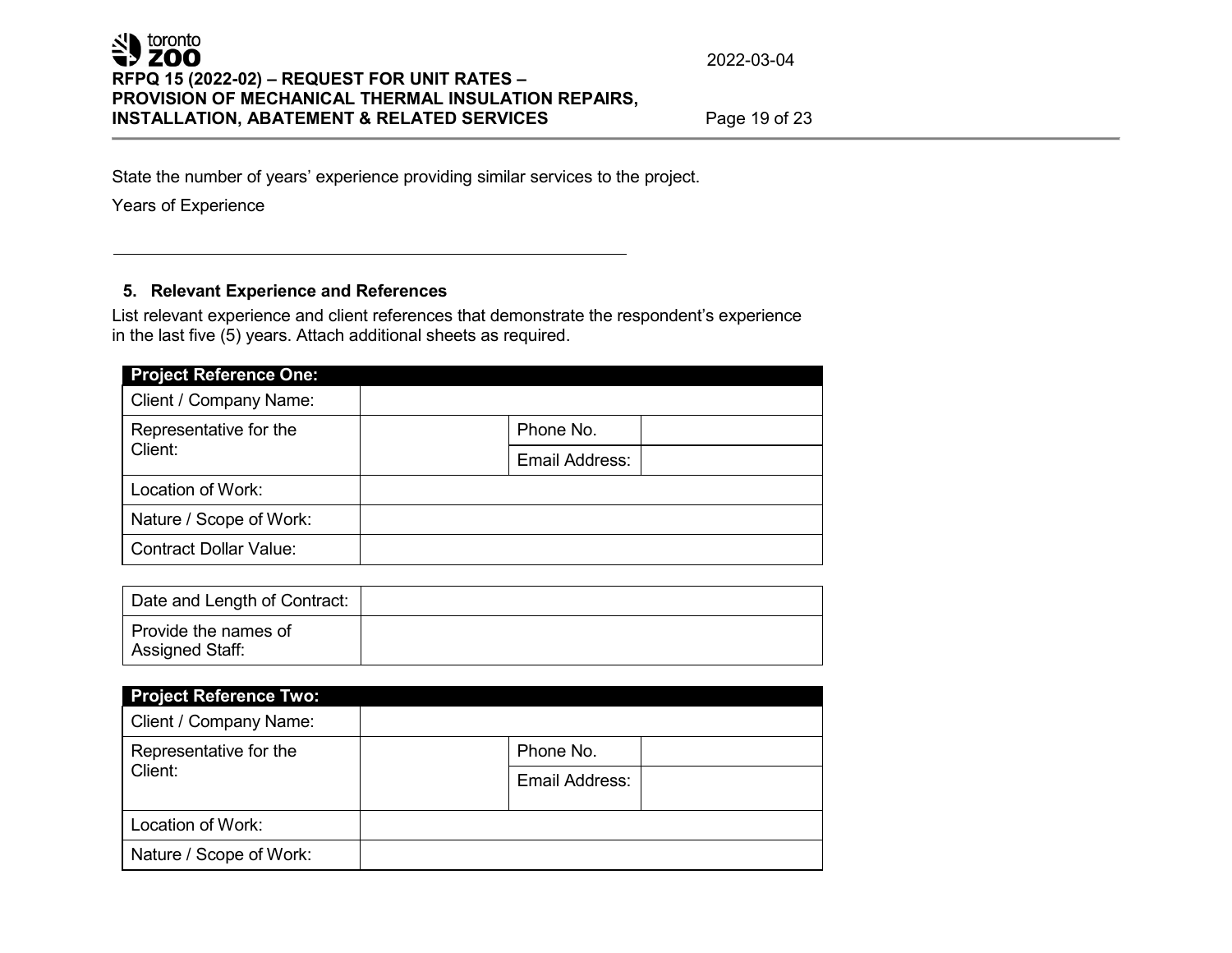# SU toronto **RFPQ 15 (2022-02) – REQUEST FOR UNIT RATES – PROVISION OF MECHANICAL THERMAL INSULATION REPAIRS, INSTALLATION, ABATEMENT & RELATED SERVICES** Page 20 of 23

2022-03-04

| Contract Dollar Value:                  |  |
|-----------------------------------------|--|
| Date and Length of Contract:            |  |
| Provide the names of<br>Assigned Staff: |  |

| <b>Project Reference Three:</b>                |           |                |
|------------------------------------------------|-----------|----------------|
| Client / Company Name:                         |           |                |
| Representative for the<br>Client:              | Phone No. |                |
|                                                |           | Email Address: |
| Location of Work:                              |           |                |
| Nature / Scope of Work:                        |           |                |
| <b>Contract Dollar Value:</b>                  |           |                |
| Date and Length of Contract:                   |           |                |
| Provide the names of<br><b>Assigned Staff:</b> |           |                |

## **6. Key Personnel**

Identify all key personnel, their alternates, and their proposed position (Project Manager, Site Superintendent, Safety Coordinator, Foreman, etc.) for providing the services under this RFQ. Additionally, the representative who will be assigned to the Toronto Zoo as a single point of contact for operational matters shall be identified.

| <b>Personnel</b> | <b>Position Description</b> | Years' Experience |
|------------------|-----------------------------|-------------------|
|                  |                             |                   |
|                  |                             |                   |
|                  |                             |                   |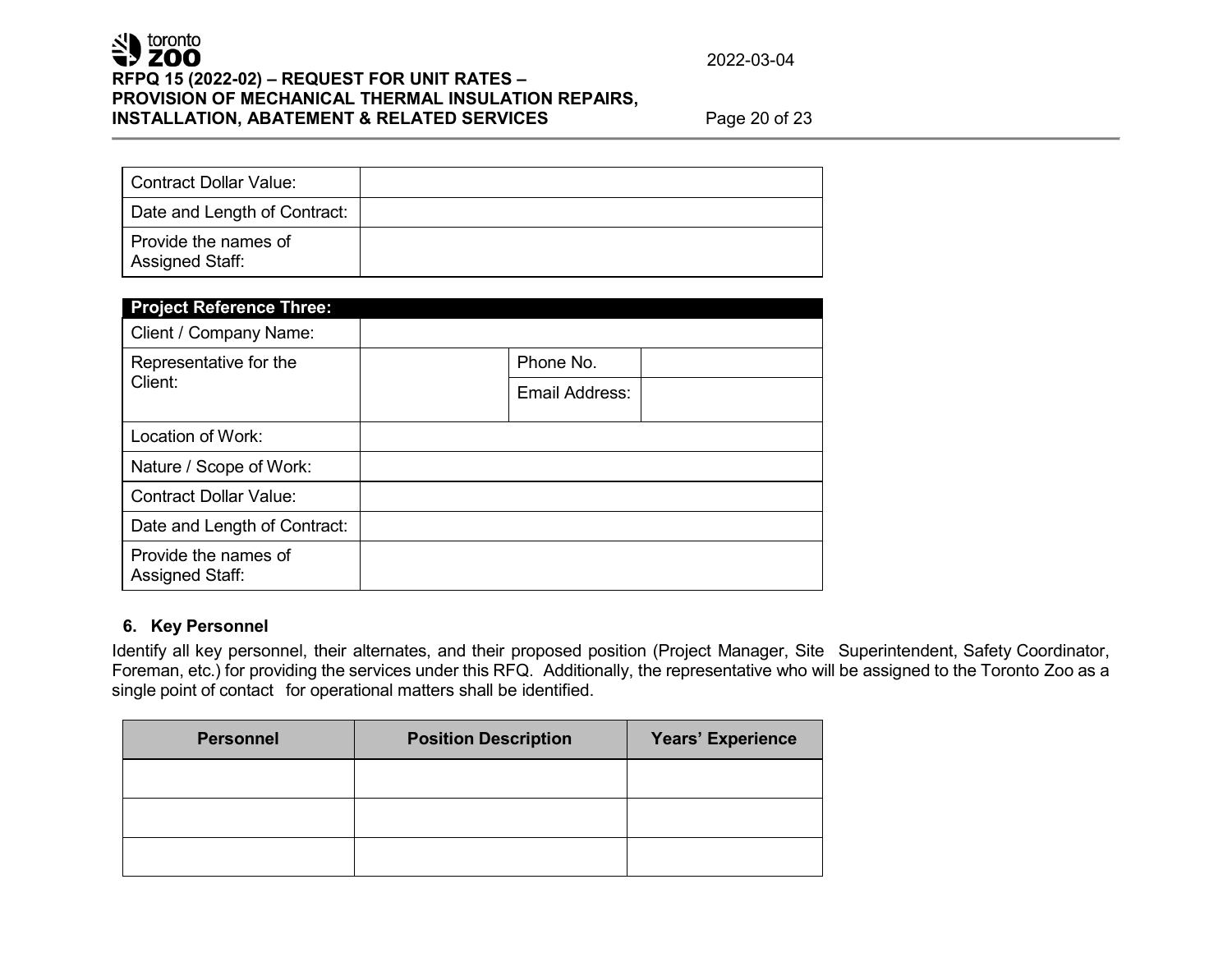## **7. Staff Training / Certification**

Attach brief staff profile for all key personnel, and their alternates, that are listed in the organizational chart requested above.

## **8. Subcontractors**

The Bidder submits that in proposing the under mentioned subcontractors, the Bidder has consulted each and have ascertained to our completed satisfaction that those names are fully acquainted with the extent and nature of the work and that they will execute their work with the requirements of the contract documents. The Bidder (Contractor) is responsible for all pricing with all subcontractors.

If the respondent is utilizing subcontractors, provide a breakdown of roles and responsibilities to be assigned to subcontractors. Include past experience with identified subcontractors.

| <b>Subcontractor Name:</b>                     |  |
|------------------------------------------------|--|
| Roles and Responsibilities to be<br>Assigned:  |  |
| Past Project Experience with<br>Subcontractor: |  |

| <b>Subcontractor Name:</b>                     |  |
|------------------------------------------------|--|
| Roles and Responsibilities to be<br>Assigned:  |  |
| Past Project Experience with<br>Subcontractor: |  |

(Repeat above for each identified subcontractor)

# **9. Work Plan**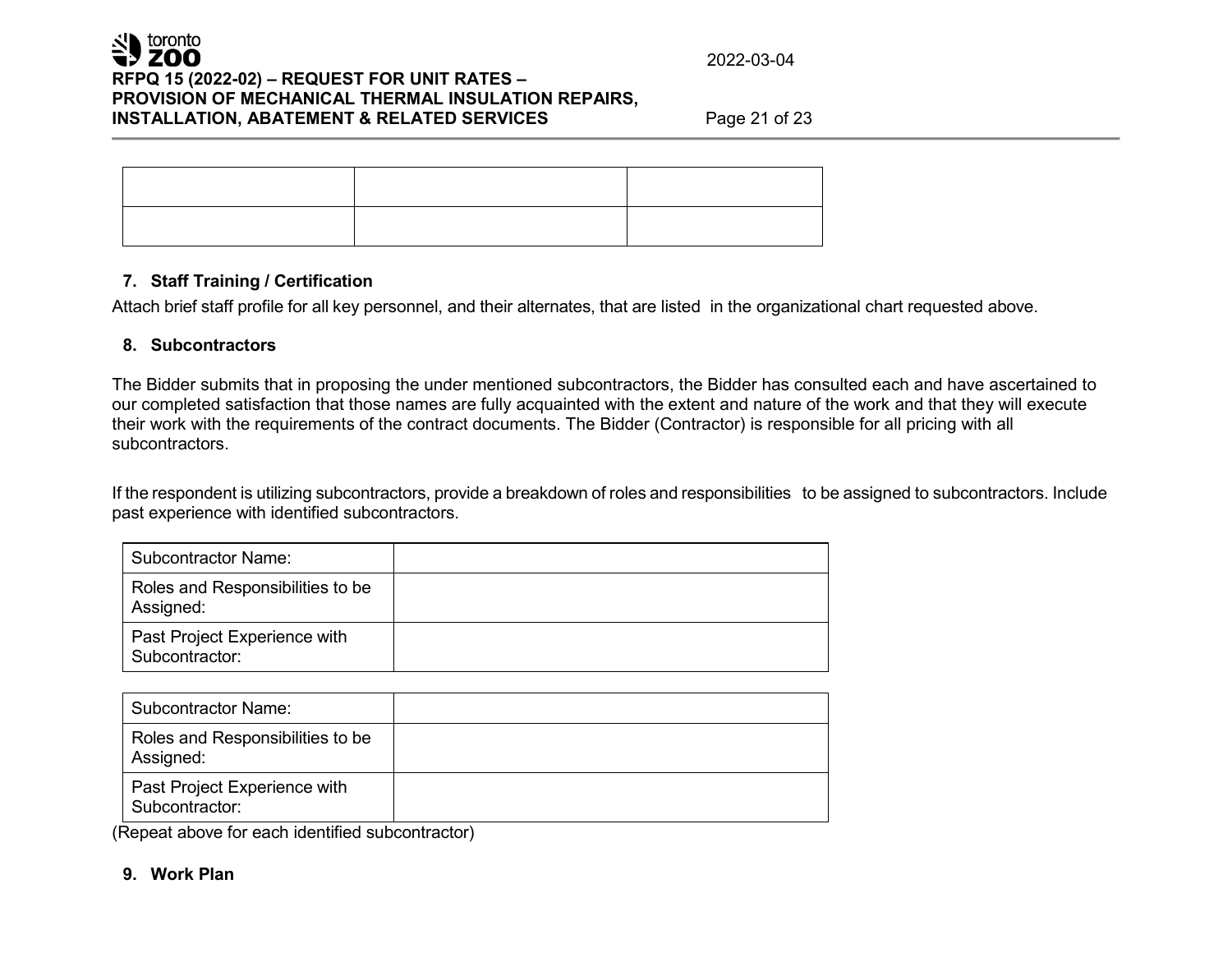Each respondent should provide their methodology (maximum 2 pages) for how they plan to undertake the scope of work. The following tasks shall be included, at minimum, and the Contractor shall identify any other tasks necessary to complete the work described in this RFQ:

- (a) Minimizing disruption to Toronto Zoo guests and staff;
- (b) Providing safe movement for workers, vehicles and guests;

## **10. Equipment**

Please identify the type of equipment and a brief description of the equipment to be used to complete the work within this RFQ.

| <b>Type of Equipment</b> | <b>Description of Usage</b> |
|--------------------------|-----------------------------|
|                          |                             |
|                          |                             |
|                          |                             |
|                          |                             |
|                          |                             |
|                          |                             |